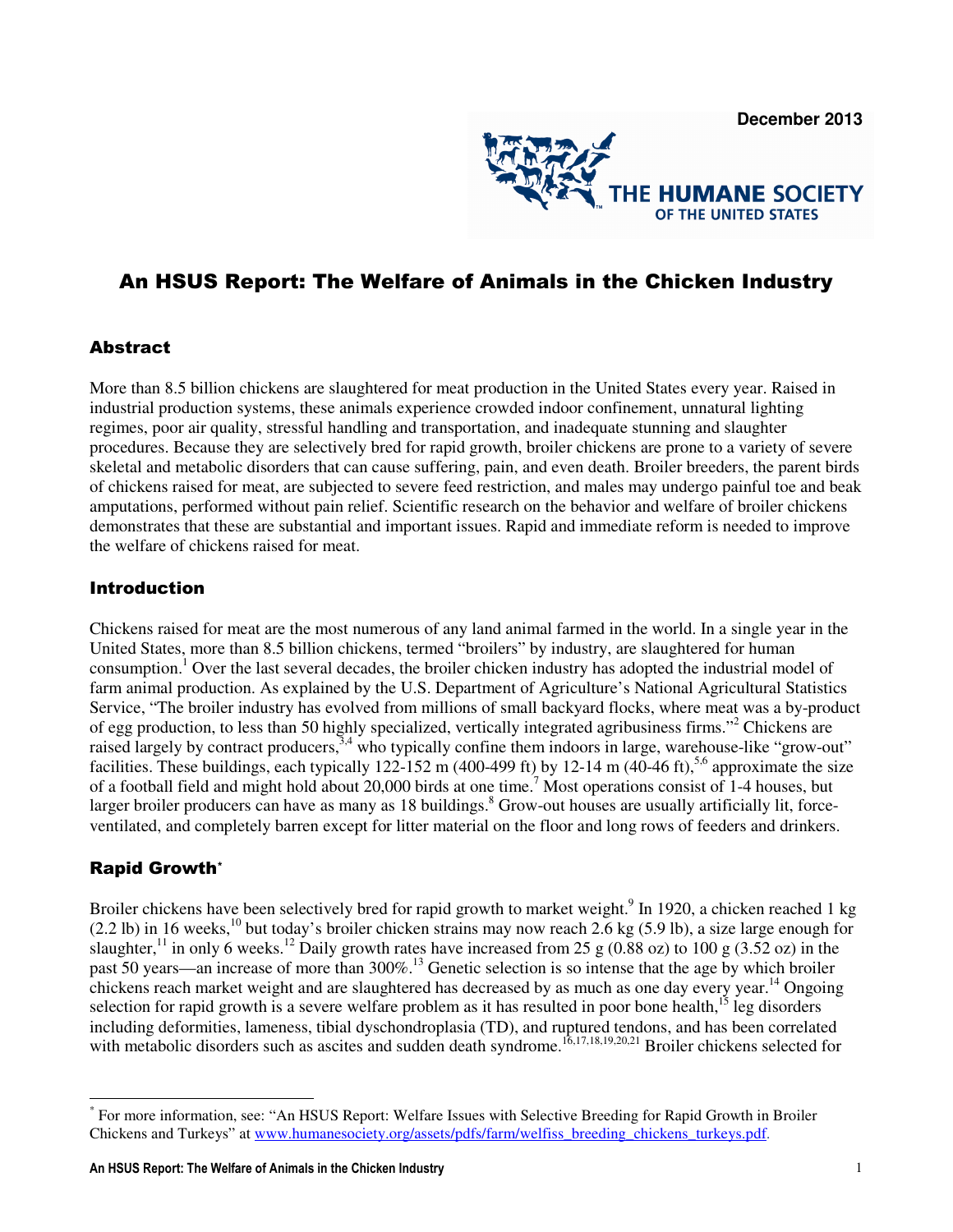faster growth also suffer from weakened immune systems, making them more susceptible to a variety of additional diseases.<sup>22</sup>

Due in part to genetic selection for unnaturally fast growth, muscle outpaces bone development during the early life of chickens, leading to metabolic bone disease. As a result, broiler chickens often suffer from leg deformities and lameness.<sup>23,24,25,26,27,28</sup> Heavier broilers (>2400 g) are more likely to be lame.<sup>29</sup> In some cases birds become non-ambulatory,<sup>30</sup> completely unable to walk. Studies consistently show that approximately 26-30% of broiler chickens by 40-42 days of age suffer from gait defects severe enough to impair walking ability,<sup>31,32,33</sup> although at least one U.S. study reports lower levels.<sup>34</sup> Additional research strongly suggests that while conformational differences account for some gait differences, $35$  birds at this level of lameness are probably in pain.36,37,38 Extrapolating these percentages to the U.S. broiler chicken flock suggests that 2.2-2.6 billion chickens may have difficulty walking and experience pain. Severe leg deformities are fatal if birds can no longer stand to reach food or water;<sup>39,40</sup> about 1% of broiler chickens die or are culled due to leg problems.<sup>41,42</sup>

Valgus–varus deformity, angular bone deformity, and twisted legs are all terms used to describe deviations from normal in growth of leg bones. In addition to genetic selection, another contributing factor may be continuous bone growth associated with lack of a daily rest period (due to nearly continuous lighting, see below), which would permit the growing bones to correct the mis-alignment. These deformities are the most common cause of lameness in broiler chickens, accounting for up to 60% of skeletal disease. Ways to prevent valgus-varus deformity include slowing early growth rate and providing a long nightly dark period.<sup>43</sup>

Tibial dyschondroplasia (TD), an abnormal mass of cartilage at the growth plate of a bone, usually the tibia, is also a cause of leg problems. The end of the tibia may become enlarged and weakened, and the bone may bend backward as it grows. Spontaneous bone fracture and necrosis of the cartilage can occur, and in some cases, birds go down on their hocks, no longer able to stand.<sup>44,45</sup> Faster growing broilers are more prone to TD than slower growing birds.<sup>46</sup> Sources differ broadly on the prevalence of TD in broiler chicken flocks, with percentages reaching 30-40% in extreme cases.<sup>47</sup> Aviagen, a leading breeding company, has worked to reduce the incidence of TD, and a 2001 report estimated that the incidence of TD would fall from approximately 8% in 1989 to a projected level of less than 2% by 2005.<sup>48</sup> However, studies published in 2001 and 2003 report elevated cases in common commercial chicken strains, with a mean prevalence of approximately 45-57%.<sup>49,50</sup> While TD may be relatively common in chickens raised for meat, it is rare or absent in other types of birds.<sup>51</sup>

Because bone and tendon may lack sufficient strength to support the weight of the rapidly growing bird, painful tearing of tissues can occur. This is associated with several conditions including spondylolisthesis (dislocation of the fourth thoracic vertebra, which causes pinching of the spinal cord), epiphyseitis (inflammation of the growth plates), backward bending of the leg bones made weak from dyschondroplasia, and pressure-induced micro-fractures, all of which cause pain when a heavy broiler stands and walks.<sup>52</sup> In spondylolisthesis, damage to the spinal cord can lead to partial paralysis. Affected birds may fall to one side or are observed sitting on their tail with their feet extended.<sup>53</sup> Rupture of the gastrocnemius tendon, the ligament that runs along the back of the leg is another common problem in heavy broiler chickens. If one leg is affected, the added stress may cause rupture of the tendon in the other leg. Hemorrhage can lead to discoloration on the back of the legs. A ruptured tendon is a chronic, debilitating, and painful condition. $54,55$ 

Rapidly growing broiler chickens show altered patterns of behavior, beginning as young as two or three days old. By 17 days of age, they spend more time lying down than slow-growing broiler strains.<sup>56</sup> Between 5-7 weeks of age, broiler chickens spend 76-86% of their time resting, depending on the degree to which they suffer from lameness. This unusually high level of time spent lying down is thought to be related to fast growth and heavy body weight,<sup>57</sup> and, in turn, leads to breast blisters, hock burn, and painful<sup>58</sup> foot-pad dermatitis.<sup>59</sup> Hock burn tends to be worse in heavier birds.<sup>60</sup> Because sheds are sometimes cleared of litter and accumulated excrement only after several consecutive flocks have been reared,  $61,62,63$  the birds often must stand and lie in their own waste and that of previous flocks.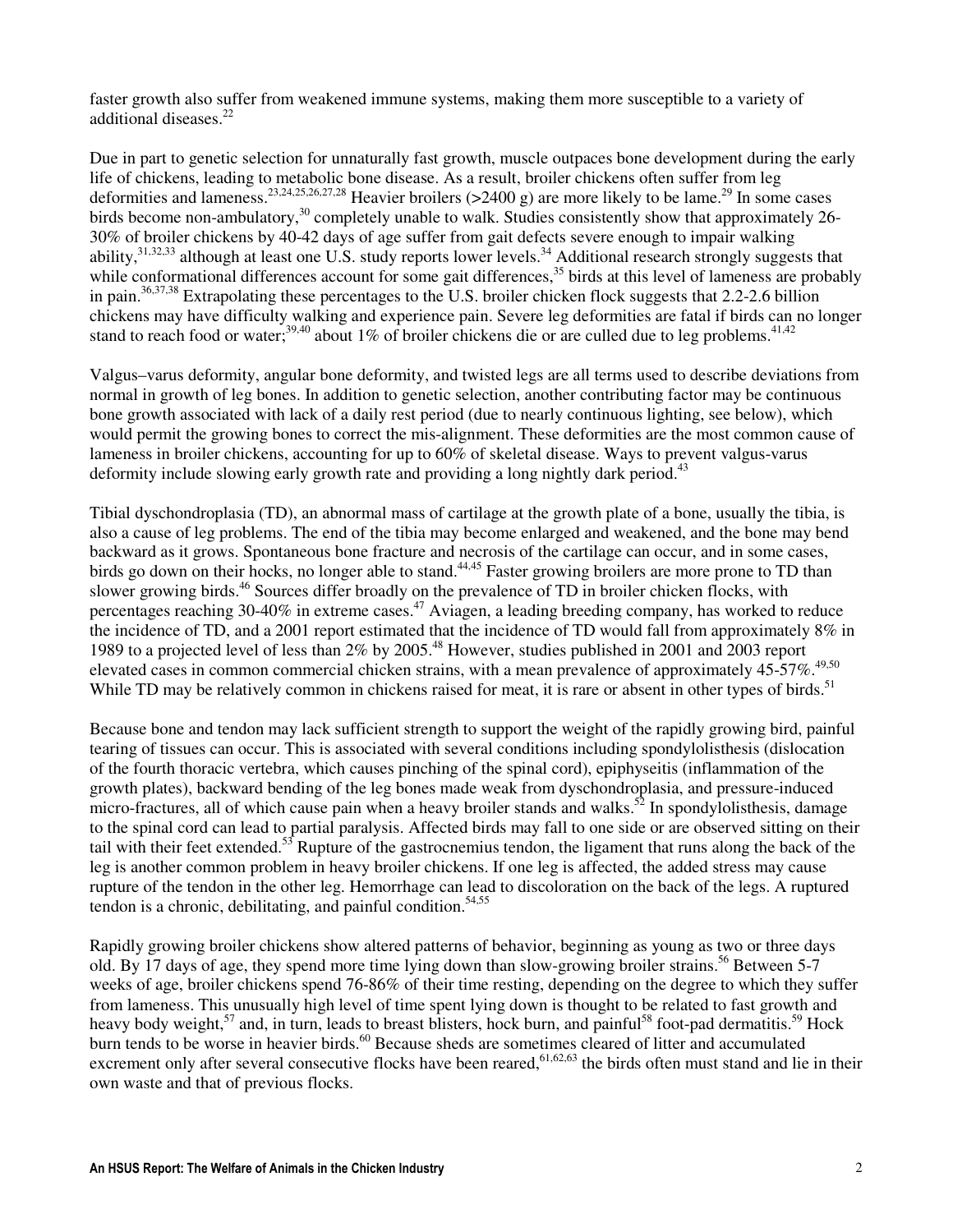Rapid gain and increased body weight are also implicated in metabolic disorders including sudden death syndrome (SDS) and ascites, which together can account for 50% of the mortality of highly productive broiler chicken strains.<sup>64,65</sup> SDS is associated with acute heart failure caused by dysrhythmias.<sup>66</sup> Young birds die from SDS after sudden convulsions and wing-beating, and are frequently found lying on their backs.<sup>67</sup> The condition has been recognized since the 1950s as more broiler chickens were grown in large numbers for commercial production.<sup>68</sup> Between approximately 1-4% of broiler chickens may die from this condition,<sup>69</sup> which has been linked to their unnaturally rapid growth rate.<sup>70</sup>

Ascites is a condition in which rapidly growing broiler chickens do not have the heart and lung capacity needed to distribute oxygen throughout the body,  $\frac{1}{2}$  and is a leading cause of mortality as the birds reach market weight.<sup>72</sup> Characteristic symptoms include accumulation of fluid in the abdominal cavity, an enlarged flaccid heart, the appearance of a shrunken liver, and heart failure. For commercial broiler chickens, most cases are the result of pulmonary hypertension, elevated pressure in the arteries that supply blood to the lungs. The high metabolic demand for oxygen and relatively low capacity for blood flow through the lungs of rapidly growing birds increase the workload of the heart, leaving them susceptible to mortality caused by ascites.<sup>73,74,75,76</sup>

Even though there is evidence that genetic selection for improved leg soundness would have minimal effects on economically important carcass traits and body weight, $77$  poultry breeding companies have not yet adequately addressed broiler chicken health or overall welfare. Although there are programs to improve leg health, 78,79 growth has consistently been the top selection trait in highly productive lines since the 1950s, followed only by other economically important traits, such as breast muscle (meat) yield and feed efficiency.80,81 However, in response to consumer demand, new strains of slower growing broiler lines have been developed, <sup>82</sup> but these have not yet been widely adopted.

Indeed, even though leg disorders, ascites syndrome, and many other health problems are common among chickens raised for meat, producers are economically inclined to use fast-growing birds. According to Scott Beyer, a Kansas State University poultry scientist, "Although a small percentage of birds may be predisposed to leg problems, use of highly selected fast-growing strains is recommended because savings in feed costs and time far outweigh the loss of a few birds."<sup>83</sup>

### **Overcrowding**

Stocking density, the number of birds per unit of floor space, indicates the level at which the animals are crowded together in a grow-out house. In the chicken meat production industry, stocking density is usually expressed in terms of live bird weight in a given area of floor space. The National Chicken Council recommends 36.6 kg/m<sup>2</sup> (7.5 lbs/ft<sup>2</sup>) for a broiler chicken weighing 2.0 to 2.5 kg (4.5 to 5.5 lb).<sup>84</sup> For a chicken nearing market weight (2.27 kg or 5 lb), the average industry stocking density is slightly larger than the area of a single sheet of letter-sized paper,  $628-762$  cm<sup>2</sup> (97.3-118.1 in<sup>2</sup>) per bird.<sup>†</sup>

Lack of adequate space can have negative consequences on the health, behavior and physiology of broiler chickens. Respirable particle (dust) concentrations are positively correlated with the biological loading, or number and weight of the birds in the buildings, $85$  and ammonia concentrations increase with the stocking density,<sup>86</sup> although this will vary with the effectiveness of the ventilation system. Crowding at the average industry stocking density is associated with a decrease in locomotor activity, $87$  and this lower level of activity has been postulated as the cause of poor walking ability found in some stocking density research.<sup>88</sup> Crowding also results in thigh sores and scabs, and scratches on the back<sup>89</sup> from birds disturbing<sup>90</sup> and climbing over<sup>91</sup> one another. When birds lie in wet litter, ammonia produced by the decomposing organic material may irritate the skin.<sup>92</sup> Hock and foot-pad dermatitis, lesions on the back of the legs and feet, respectively, which may be superficial or progress into deep ulcers,  $93$  may develop indirectly by deteriorating litter quality,  $94,95,96,97,98,99$  a consequence of keeping so many birds in the limited confines of the broiler house. There is also a documented

l † Calculated from values given in: Estevez I. 2007. Density allowances for broilers: where to set the limits? Poultry Science 86:1265-72.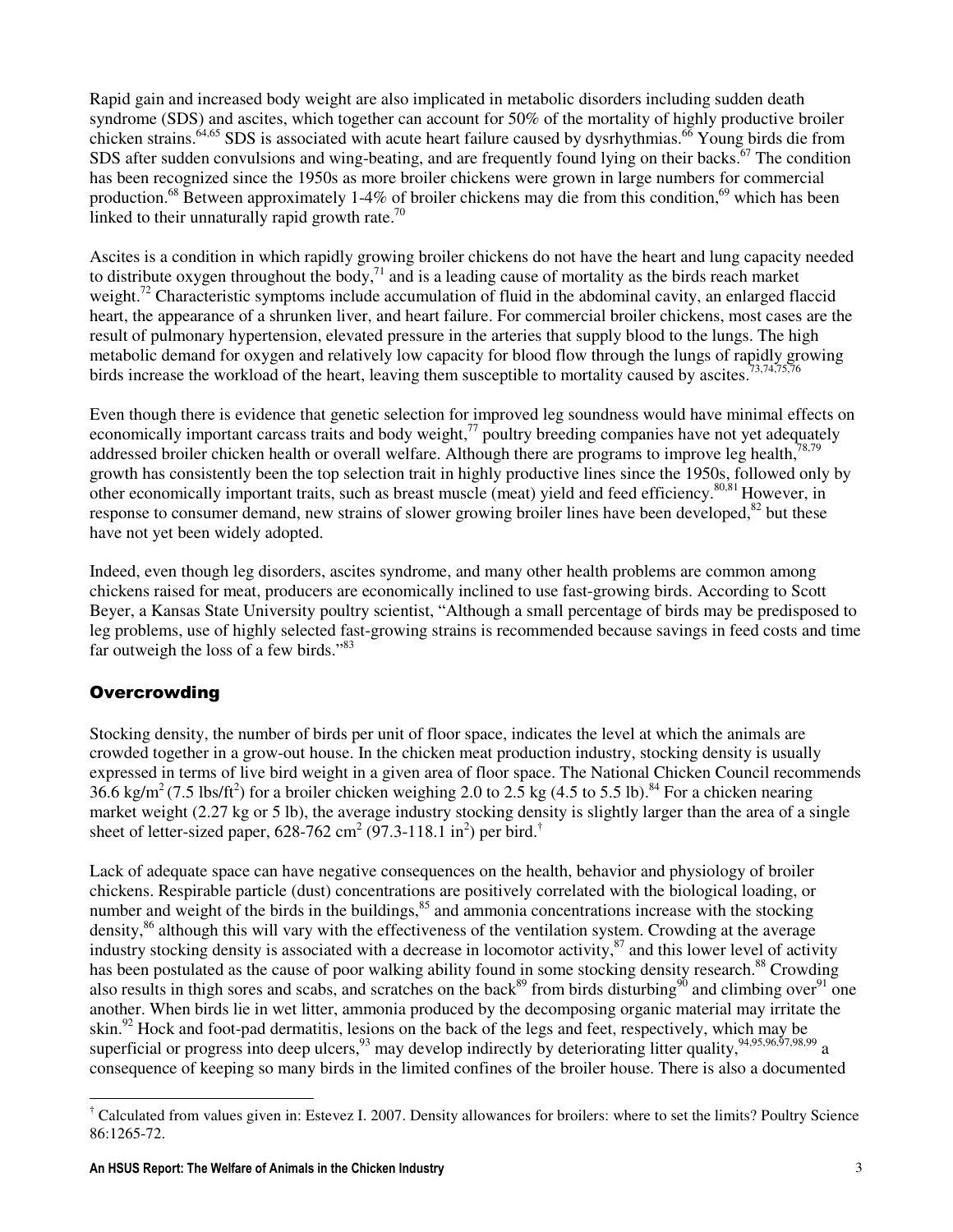decrease in growth and an increase in stress indicators (H:L ratio, bursa weight) when comparing stocking densities at the industry average to lower levels.<sup>100</sup> At stocking densities exceeding the industry average, litter wetness due to greater fecal content, poor ventilation, and spilled water from the automated drinking system may become more problematic.<sup>101</sup> Air quality continues to deteriorate as stocking density increases, and broiler chickens may experience more bruising, $^{102}$  heightened fearfulness, $^{103}$  and further stress. $^{104,105}$ 

Rest is important for young, growing animals,<sup>106</sup> and crowding increases the frequency with which birds disturb and walk over each other, interrupting resting patterns.<sup>107,108,109</sup> Since broiler chickens are juvenile, growing animals, stocking density is thought to be a factor that can affect their physical development. Some researchers have speculated that interrupted resting patterns may underlie bone quality problems, including decreased tibia strength and increased bone curvature. Decreased bone quality is a concern because it could in turn lead to bone fracture during catching and transport for slaughter.<sup>110</sup>

Scientists studying the behavior of animals have devised methods for determining how the chickens perceive the social space around them. One study used three different methods of spatial analysis including measurements of inter-individual distances, nearest neighbor distances and Dirichlet polygon areas (a measure of the space around an individual that is closer to that individual than to any other) to better understand the way broiler chickens experience different space allowances. The researchers reasoned that broiler chickens would increase the distance to their pen mates if high densities (with close proximity to pen mates) were aversive to the birds, and that they would decrease this distance if close proximity was experienced positively. The results suggested that broilers in groups of 19 birds per  $3.3\text{m}^2$  (0.5 birds/ft<sup>2</sup>), a stocking density that is far less crowded than typical US grow-out houses, started to experience the proximity of conspecifics as aversive.<sup>111</sup> However, the effect of crowding on the subjective state of the birds may depend on the type of behavior the bird is expressing at a particular period in time, and chickens may choose to cluster during certain activities.

Researchers have also assessed the value of additional space to the birds themselves using motivational assessment experiments. In this behavior research, spatial preference was determined by monitoring bird movements from one enclosure with 14.7 birds/ $m^2$  (1.4 birds/ft<sup>2</sup>) over a barrier to another enclosure with 9.3, 12.1 or 14.7 birds/m<sup>2</sup> (0.9, 1.1, 1.4 birds/ft<sup>2</sup>). This corresponded to 40, 31.5 and 23.3 kg/m<sup>2</sup> (8.2, 6.5, and 4.8  $lb/ft<sup>2</sup>$ ) at 39 days of age. The experiments showed that the lower the stocking density on the other side of the barrier, the more birds crossed over to the other side. Broiler chickens preferred the lower stocking density even when they had to cross over a barrier that was high enough to deter 20-25% of birds from crossing to access feed after six hours of food deprivation. The researchers concluded that broiler chickens prefer more space than the 40 kg/m<sup>2</sup> (8.2 lb/ft<sup>2</sup>) provided in their study, and that a lower stocking density is therefore important to broiler chickens.<sup>112</sup>

Despite the clear welfare problems associated with high stocking density, broiler chicken producers have an economic incentive to overcrowd birds. Since the total kilograms produced per unit of space will increase with stocking density, profit margins will also increase to a point, as birds are raised in increasingly crowded environments.<sup>113</sup> As two poultry industry specialists write, "[L]imiting the floor space gives poorer results on a bird basis, yet the question has always been and continues to be: What is the least amount of floor space necessary per bird to produce the greatest return on investment?"<sup>114</sup>

Although reducing stocking density is important for improving the well-being of animals, large-scale studies under commercial conditions suggest that careful control of litter quality, temperature changes, ventilation, and humidity may ameliorate some of the negative effects of increased stocking density.<sup>115,116</sup> The maximum permitted stocking density by law in the European Union is 33 kg/m<sup>2</sup> (6.8 lb/ft<sup>2</sup>), but derogations permit up to 42  $\frac{\text{kg}}{m^2}$  (8.6 lb/ft<sup>2</sup>) if specific air quality, temperature and humidity requirements can be met.<sup>117</sup> For a 2.27 kg (5 lb) chicken, this is 14.5 to 18.5 birds/m<sup>2</sup> (1.35 to 1.72 birds/ft<sup>2</sup>). In the United States, no laws specify minimum space requirements for broiler chickens on conventional farms.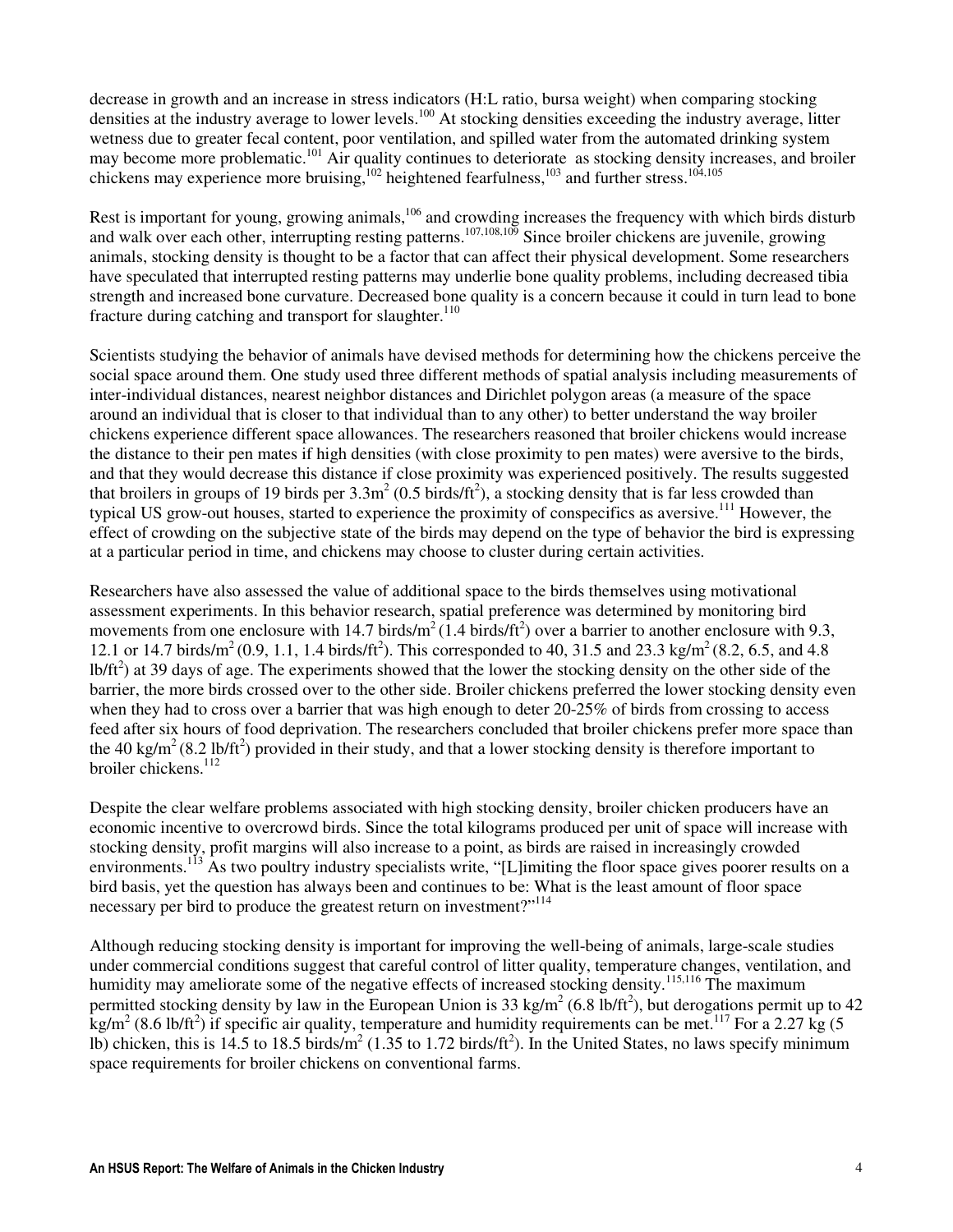# Artificial Lighting

Although there are a wide variety of artificial lighting regimes,<sup>118</sup> broiler chickens are commonly reared under nearly continuous lighting.<sup>119,120</sup> A lighting schedule with 23 hours of light and 1 hour of darkness per 24 hours has been used to hasten growth compared to a more natural photoperiod.<sup>121</sup> However, reduced nightly periods of darkness are detrimental, because they limit the opportunity for sleep and rest (which is especially important for young fowl<sup>122</sup>), cause abnormal eye development,<sup>123,124</sup> and promote feeding behavior, further enhancing growth, which can exacerbate problems with leg disorders, sudden death syndrome, higher mortality, and ascites syndrome.<sup>125,126,127,128,129,130,131,132</sup>

These problems have not gone unnoticed by poultry scientists, and increasing the period of darkness to slow early growth is now recommended.<sup>133</sup> Long, uninterrupted dark periods early in their lives may reduce growth by curbing feeding activity and subsequently reduce associated health problems of broiler chickens.<sup>134,135,136,137,138</sup>

In the United States, 95% of chickens are raised by producers who adhere to guidelines of the National Chicken Council,<sup>139</sup> an industry group that recommends 4 hours of darkness, given in increments of 1, 2, or 4 hours, per 24-hour period.<sup>140</sup> However, a four hour period of uninterrupted darkness has been described by scientists working at the Silsoe Research Institute as an "absolute minimum" requirement.<sup>141</sup> Studies show that a longer period of darkness could further improve gait score (an indicator of leg problems)<sup>142</sup> and reduce mortality and culls.<sup>143,144</sup> In the European Union, a minimum of 6 hours of darkness per 24-hour period is required by law.<sup>145</sup>

Although the lighting in broiler chicken sheds may be nearly continuous, the light intensity is extremely dim. A typical business office may have a light level of 23.2 footcandle  $(250 \text{ lux})$ ,<sup>146</sup> but a broiler chicken shed's light intensity is often less than 1 footcandle (10 lux). Because light intensities greater than this level stimulate activity, which can decrease growth rates, many producers gradually and increasingly dim the lighting below this intensity as the birds grow.<sup>147</sup> Lack of brighter lighting may result in uncomfortable, eventually painful changes in the eye morphology of chickens due to abnormal eye development.<sup>148, 149</sup> It can also alter patterns of behavior, resulting in less preening, foraging,<sup>150</sup> standing, walking,<sup>151</sup> and overall activity.<sup>152</sup> Broiler chickens kept in 1 lux lighting conditions have an increased incidence of ulcerative footpad lesions compared to those kept at higher light intensities, an effect explained by additional time spent resting in low light.<sup>153</sup> One study found that bruising was reduced under brighter lighting conditions (180 lux), and leg disorders were lower in one trial at six weeks of age.<sup>154</sup> The effects of light intensity on leg health are complex, however, because another study found more hock and footpad bruising but fewer hock erosions when broiler chickens were reared at 200 lux compared to 5 or 50 lux.<sup>155</sup> The lack of contrast between day and night illumination during a 24-hour cycle also alters the activity patterns of broilers, and contributes to disrupted rest periods.<sup>156,157</sup>

Preference testing in animal behavior experiments is a powerful tool for determining the wants and needs of animals. Using this methodology, it has been determined that broiler chickens prefer different light intensities depending on the activity being performed and the age of the birds. At 2 weeks of age, broiler chicks spend more time in bright lighting (200 lux) when they have a variety of illumination level options, but by 6 weeks of age, when broiler chickens are less active, they spend more time in dimmer light (6 lux) while sitting and resting, which takes up more of their daily time-budget as they age. For all other activities six-week-old broiler chickens still preferred brighter lighting.<sup>158</sup>

# Air Quality

Rapid deterioration of air quality within the sheds is another common result of overcrowded confinement typical of U.S. broiler chicken production systems. As successive flocks are sometimes kept on the same litter,<sup>159,160,161,162</sup> as mentioned above, excrement from tens of thousands of birds accumulates on the floors. Failure to clean between batches of chickens has been linked to higher respirable particle concentrations in the air of the poultry house.<sup>163</sup> Bacteria break down the litter and droppings, causing the air to become polluted with dust, bacteria, fungal spores, and ammonia.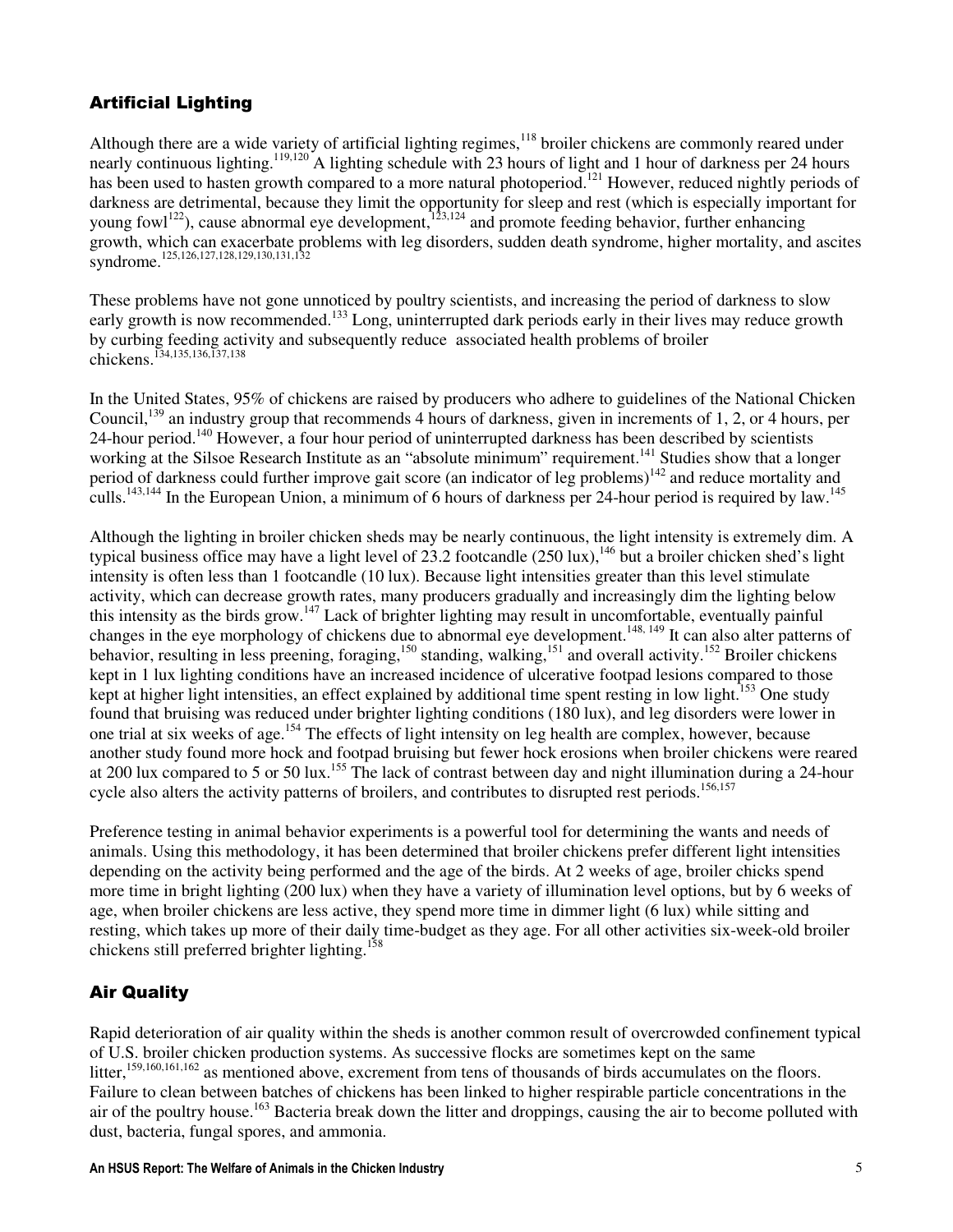Excessive ammonia levels in the litter and air can lead to ocular abnormalities,<sup>164</sup> eye lesions,<sup>165</sup> structural damage to the lungs, <sup>166</sup> skin and respiratory problems (such as pulmonary congestion, swelling, and hemorrhage), and even blindness.<sup>167,168,169,170</sup> At exposure levels of 50 parts per million (ppm) ammonia over four weeks, broiler growth is depressed and at 75 ppm for the same time period mortality levels double.<sup>171</sup>

When tested in behavior experiments, broiler chickens demonstrate that they find high concentrations of ammonia aversive. They will to push through weighted doors to exit an ammoniated atmosphere of 40 ppm, and the time it takes them to exit the ammoniated chamber does not increase as the door becomes heavier, demonstrating an inelastic demand for fresh air.<sup>172</sup> Preference testing experiments have shown that when broiler chickens are given a choice between atmospheric environments of 4, 11, 20 or 37 ppm ammonia, they will avoid the 20 or 37 ppm chambers. $173$ 

U.K. standards require that broiler chicken sheds not exceed ammonia levels of 20 ppm, <sup>174</sup> while U.S. standards permit 25 ppm.<sup>175</sup> However, data published in 2006 report that ammonia levels in U.S. broiler chicken sheds may reach 80 ppm, especially in the winter months when ventilation rates slow. These results show that ammonia levels can quickly become excessive as birds grow, even when they are placed initially on new litter. $176$ 

Ammonia fumes also inhibit chickens' sense of smell. Wrote Christopher Wathes, Professor of Animal Welfare and head of the Centre for Animal Welfare at the Royal Veterinary College, University of London, "For a bird with an acute sense of olfaction the polluted atmosphere of a poultry house may be the olfactory equivalent of looking through dark glasses."<sup>177</sup>

### Broiler "Breeders"

Chickens used for breeding, known as "parent stock" or simply "breeders" are typically raised on separate sites from those raised for meat. Female breeding birds lay eggs that are collected, incubated, and hatched to supply chicks to the meat production sector. Broiler breeders, like their progeny, are confined in large, warehouse-like sheds with littered floors, but the buildings in which they are housed also contain long rows of nest boxes that facilitate the collection of fertilized, hatching eggs. Typically, nest boxes are elevated above floor level. Wooden or plastic slatted areas in front of the nest boxes and below the drinkers allow manure and water to pass into a pit below.

Unlike broiler chickens, who are usually slaughtered between 6-7 weeks of age,<sup>178</sup> mature parent stock are kept for one or, if force-molted, two years.<sup>179</sup> For birds, molting is a natural process of feather loss and re-growth, and results in reproductive quiescence during which hens cease egg-laying for several months. Because the time period during which females stop laying can be lengthy, commercial hatching egg producers speed up the molting process by stressing the birds with complete feed withdrawal for 10-14 days, until they lose 25% of their body weight.<sup>180</sup> This process is viewed by producers as "recycling" the flock,<sup>181</sup> as the chickens would otherwise be slaughtered and replaced by younger birds. Although male broiler breeders are typically killed and replaced after one breeding cycle (after approximately one year), some are "recycled."<sup>182</sup>

One of the most problematic daily welfare issues for parent birds is routine, severe feed restriction.<sup>183,184</sup> If allowed to feed to satiety, broiler breeders would show health and reproductive problems<sup>185,186,187,188</sup> due in part to their unnaturally rapid growth rate and size. As such, parent birds are usually feed-restricted, starting when they are as young as one week old.<sup>189</sup> In many parts of the world, including the United States, broiler breeders may be fed on a "skip-a-day" regimen in which the animals are fed as infrequently as every other day<sup>190,191,192</sup> though this practice has been outlawed in several European countries.<sup>193</sup> In some cases, water may also be restricted in order to reduce litter moisture.<sup>194</sup>

Experimental studies suggest that artificial selection for increased body weight may have altered the brain mechanism controlling satiety and appetite,<sup>195</sup> and evidence from behavioral studies suggests that feed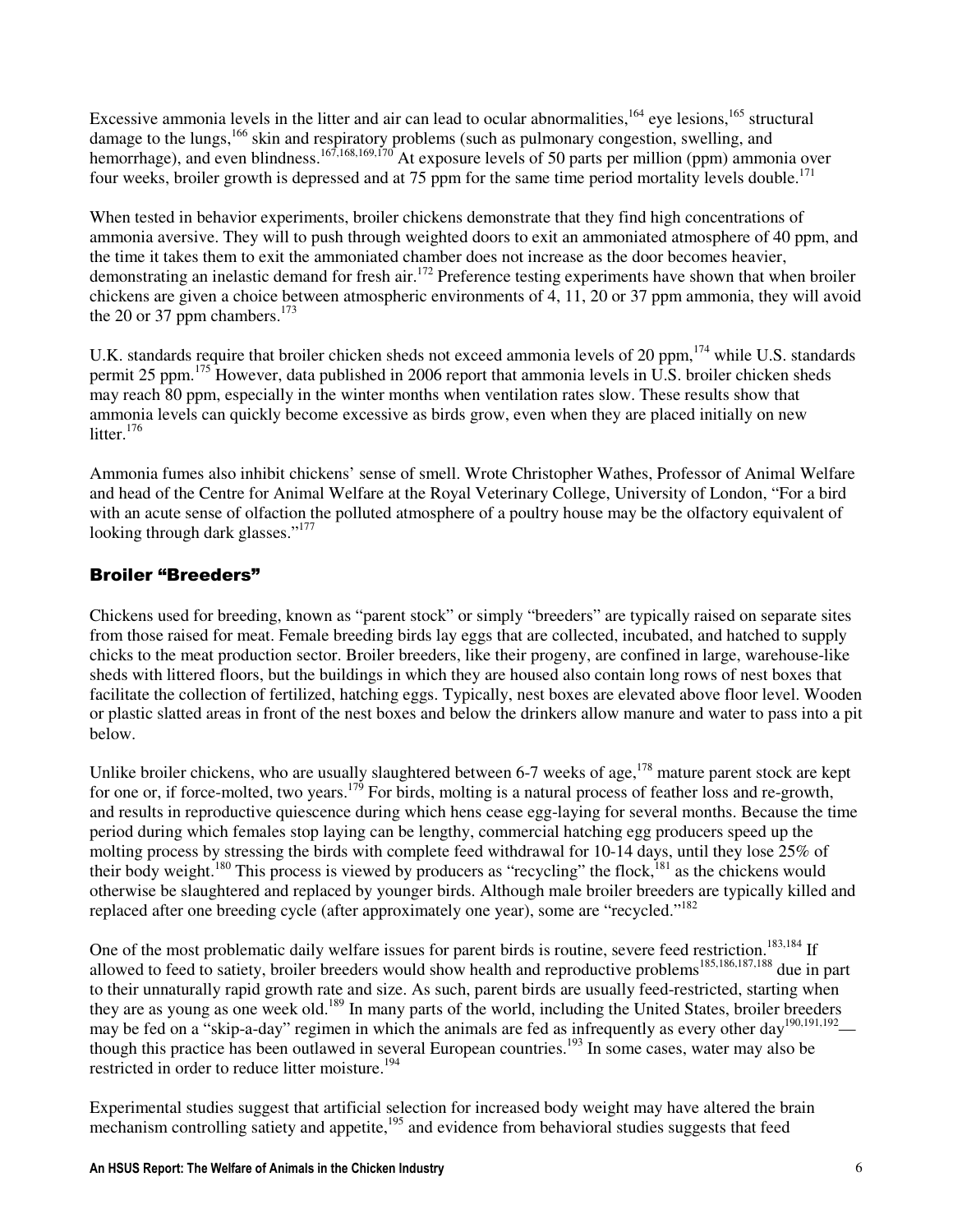restriction interferes with learning<sup>196</sup> and causes stress,<sup>197, 198</sup> boredom, and chronic hunger.<sup>199,200,201</sup> Breeders receive only 25-50% of the amount of feed they would otherwise eat if given free access.<sup>202</sup> While free-range chickens normally devote about 50% of their daily time budget foraging, 203,204 feed-restricted breeding birds can consume their daily feed allotment in as little as 15 minutes, $2^{0.5}$  leaving a substantial amount of their daily time budget unoccupied. Feed restriction is believed to cause undernourishment, nutritional deficiency, and abnormal behavior including increased pecking at non-feed objects, pacing, heightened aggression,<sup>206, 207</sup> greater water intake, $^{208,209}$  and reduced resting behavior.<sup>210</sup> Given that target body weights for broiler breeders have changed little in the past 30 years, but broiler body weight continues to increase, the welfare of parent birds may become more serious in the future.<sup>211</sup> After an extensive scientific review, the European Commission's Scientific Committee on Animal Health and Animal Welfare concluded that "current commercial food restriction of breeding birds causes poor welfare."<sup>212</sup>

It may be possible to improve the welfare of broiler breeding hens by offering a low-density diet. Researchers have suggested that low-density diets may promote satiety by providing more bulk and gut fill, and indeed these diets can extend feeding time<sup>213,214</sup> and sometimes reduce stereotypic object pecking in the first half of the rearing period.<sup>215</sup> However, the results of different studies have been mixed, with some showing welfare benefits, but others not, and what improvements there are may not be substantial.<sup>216</sup> There is also, however, a promising experimental genotype (the *dw*, or "dwarf" characteristic in female hens) that may have fewer health and behavioral problems under *ad libitum* feeding.<sup>217,218</sup> Potential solutions to the hunger-health dilemma are possible and could be further explored with research.

To prevent males from dominating access to the feed, male broiler breeders may be fed separately from females. Several methods of excluding males from the hens' feeders are in practice. One technique uses a metal grill with partitions spaced too close together for roosters, who have slightly larger heads than breeding hens, to access the feed. However, when the birds are young, males may be small enough to reach into the feeder. To prevent the young roosters from accessing the females' feed, their nasal septums may be pierced horizontally with a plastic stick inserted into the nares (nasal openings) of their beaks, blocking them from passing their heads through the bars of the grill. These "Noz Bonz" $\overline{M}^{219,220}$  undoubtedly impair welfare.

Unlike other chicken breeds,<sup>221,222</sup> broiler breeding males may display uncharacteristically aggressive behavior, including aberrant sexual aggression toward females during breeding, including chasing, grabbing and pulling the comb, forced copulation, and pecking the hen while mounted.<sup>223</sup> There have been reports of males injuring and even killing hens.<sup>224,225,226</sup> Studies disagree on whether or not aggression is a consequence of frustrated feeding motivation due to feed restriction,<sup>227,228</sup> but at least one study suggests that the problem of femaledirected aggression is somehow a consequence of genetic traits and may be associated with breeding birds for meat production.<sup>229</sup> Large group sizes, separate rearing of males and females (which is common in commercial practice), and stocking density could all be causative factors as well.<sup>230</sup>

Male broiler breeders are commonly beak-trimmed, "dubbed" (their combs are cut off), and de-toed at the hatchery,<sup>231,232,233</sup> all performed without anesthesia or analgesia.<sup>234,235</sup> Beak-trimming is the removal of one-third to one-half of the beak tip,<sup>236,237,238</sup> an alteration meant to prevent injurious pecking. Commonly performed with a heated blade,<sup>239,240,241</sup> beak-trimming causes a growth setback,<sup>242</sup> tissue damage and nerve injury, including open wounds and bleeding, resulting in inflammation, as well as acute and possibly chronic pain<sup>243,244,245,246,247</sup> when a neuroma (a tangled nerve mass) forms in the healed stump of the beak.<sup>248,249,250</sup> De-toeing involves cutting off the hallux (the inner-most toe on each foot) to prevent the growth of claws, which can severely scratch hens during mating. Neuromas may also form during toe amputation, however the degree to which these are painful is less certain.<sup>251</sup>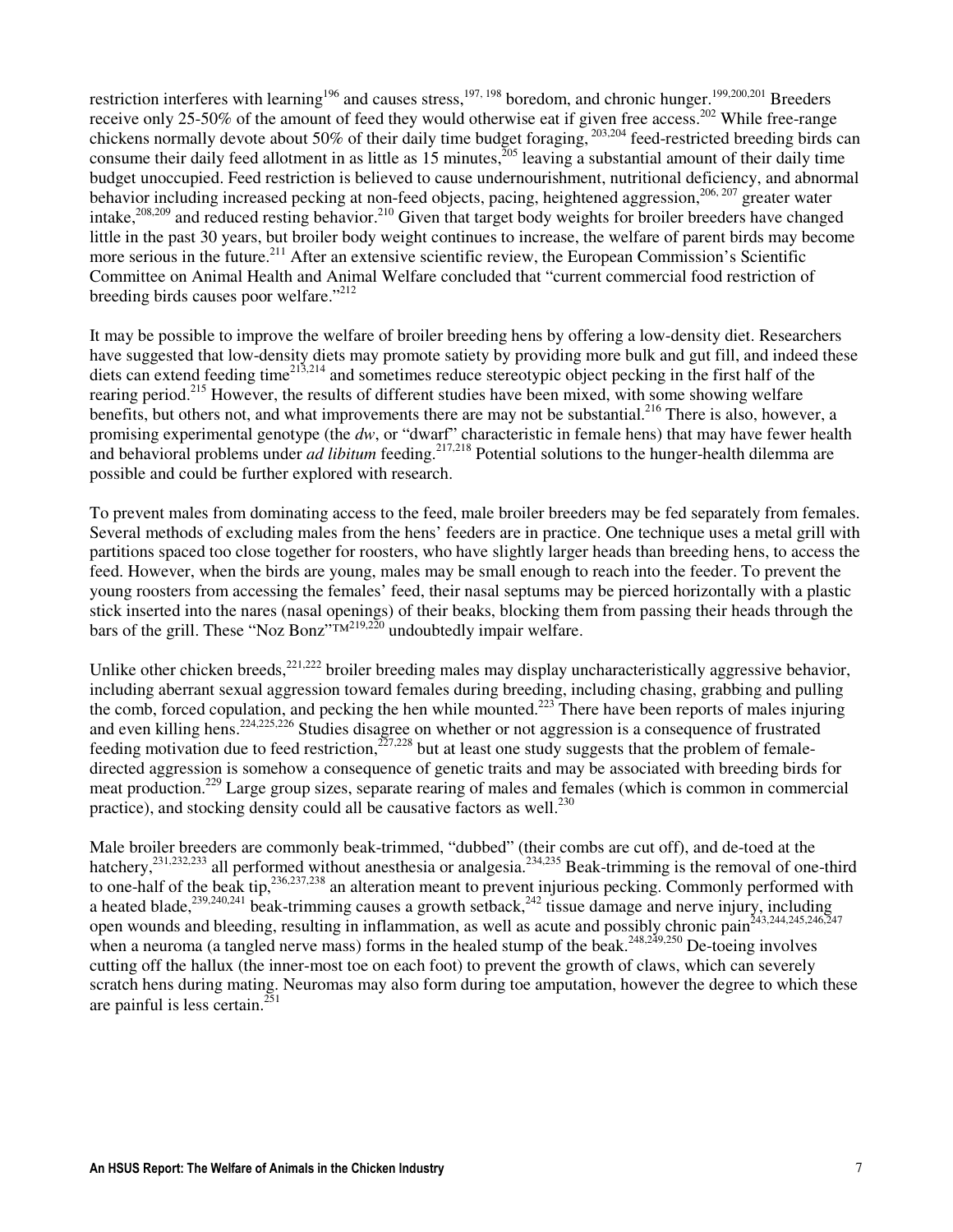### Catching and Crating‡

When broiler chickens have reached market weight, usually between 6-7 weeks of age,<sup>252</sup> they are caught and crated for transport to slaughter. In the southeastern United States, where broiler chicken production is geographically concentrated,<sup>253</sup> opening the doors so catching crews can work lets outside air into the barn, which may cause the overall building temperature to rise.<sup>254</sup> Once catching ensues, the birds are typically gathered by the legs, inverted, and carried in groups of 3-4 birds per hand to transport crates.<sup>255</sup> During an average shift, a single catcher will lift 5-10 tons of birds at a rate of 1,000-1,500 animals per hour.<sup>256,257</sup> Birds experience fear, stress,<sup>258,259,260,261</sup> and, due to skeletal defects associated with leg problems, likely pain during the process.<sup>262</sup> Any elevation in temperature associated with incoming warm air increases the probability of birds experiencing heat stress and death loss.<sup>263</sup> Handling can become even rougher as crews become fatigued. Based on their own experience catching chickens in field tests, one team of researchers concluded that "as fatigue sets in, one's primary motivation becomes just getting the job over with. Catching and crating the birds as quickly as possible with the minimum effort possible becomes the major focus. Careful handling becomes secondary."<sup>264</sup>

Indeed, birds may be injured and bruised in the process, suffering dislocated and broken bones, as well as internal hemorrhages.<sup>265,266,267, 268</sup> One study noted:

Hip dislocation occurs as birds are carried in the broiler sheds and loaded into the transport crates. Normally the birds are held by one leg as a bunch of birds in each hand. If one or more birds start flapping they twist at the hip, the femur detaches, and a subcutaneous haemorrhage is produced which kills the bird….Dead birds that have a dislocated hip often have blood in the mouth, which has been coughed up from the respiratory tract. Sometimes this damage is caused by too much haste on the part of the catchers.<sup>269</sup>

#### **Transportation**

l

Once the crates are loaded onto trucks, the chickens are transported to the slaughter plant. Transport causes further stress for the birds,<sup>270,271,272,273</sup> as they experience noise, vibration, motion, overcrowding, feed and water deprivation, social disruption, and potential temperature extremes.<sup>274,275,276,277</sup>

Some chickens do not survive the trip. Birds may die en route from infectious disease, heart and circulatory disorders, and trauma experienced during catching and crating,<sup>278</sup> including dislocated femurs, crushed skulls, and dislocated and broken bones.<sup>279</sup> Bone, ligament and tendon trauma associated with profuse hemorrhaging is often fatal.<sup>280</sup> Disease and infection problems on the farm are thought to reduce stress resistance and the ability of the birds to withstand the stresses associated with live haul.<sup>281</sup>

If the birds are shipped during temperature extremes, they can die from exposure in below freezing weather,<sup>282</sup> or heat stress during the summer.<sup>283</sup> Transport trucks are not uniformly ventilated, which can lead to a high temperature core, while at the same time leaving birds in locations near air inlets, such as the lower back section of the truck, exposed to wind, rain and road grit.<sup>284</sup> During cold, winter conditions, the amount of heat and moisture produced by the birds' bodies in crowded transport crates can overwhelm the limited passive ventilation capacity of the trailer, leading to a situation where some birds can become too hot while others become chilled and wet, and where both hyperthermia and hypothermia are possible.<sup>285,286</sup>

Many studies report average dead on arrival (DOA) figures. Estimates from the larger studies range from 0.12-  $0.46\%$ <sup>287,288,289,290,291,292,293,294,295,296,297</sup> but variation is considerable between farms, seasons and specific journeys. If these average figures are applied to the approximate figure of 8.5 billion broiler chickens slaughtered in the United States annually, it suggests that about 10-39 million birds die during transport every year.

<sup>‡</sup> For more information, see: "An HSUS Report: Welfare Issues with Conventional Manual Catching of Broiler Chickens and Turkeys" at www.humanesociety.org/assets/pdfs/farm/HSUS-Report-on-Manual-Catching-of-Poultry.pdf.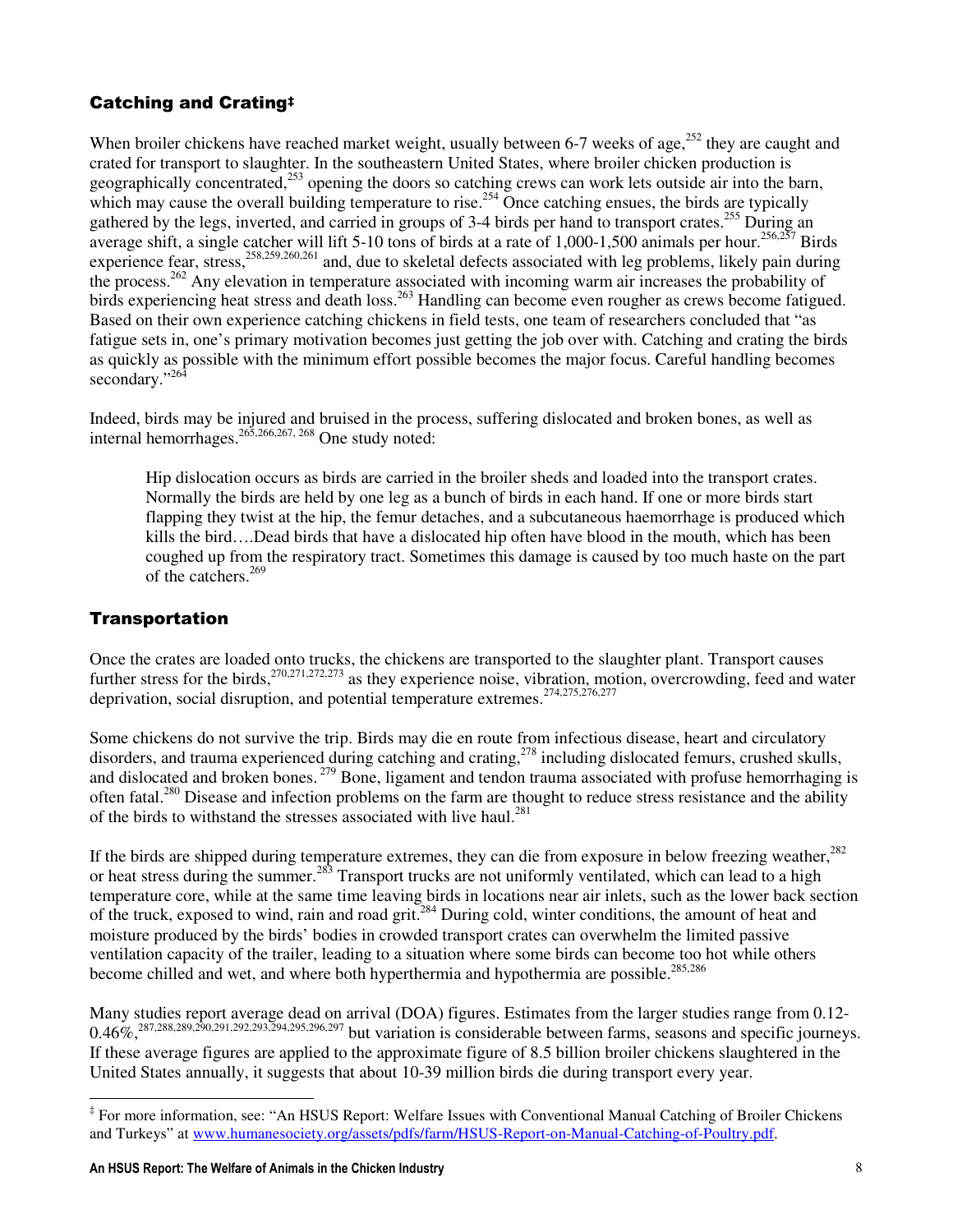| Handling-related conditions contributing to DOA counts <sup>298</sup> |             |
|-----------------------------------------------------------------------|-------------|
| <b>Condition</b>                                                      | Total DOA % |
| <b>Ruptured liver</b>                                                 | 25.0        |
| Ruptured lung                                                         | 15.0        |
| Head trauma                                                           | 13.5        |
| Asphyxia                                                              | 13.5        |
| Leg trauma                                                            | 12.0        |
| Mutilation (multiple trauma)                                          | 5.5         |
| Miscellaneous broken bone                                             | 3.0         |
| Unknown                                                               | 12.5        |

| <b>Farm-related conditions contributing to DOA counts<sup>299</sup></b> |             |
|-------------------------------------------------------------------------|-------------|
| <b>Condition</b>                                                        | Total DOA % |
| Airsacculitis and septicemia                                            | 58.0        |
| Ascites                                                                 | 31.0        |
| Cull                                                                    | 7.0         |
| Unknown                                                                 | 4.0         |

Factors leading to higher DOA numbers include longer transport time or distances, <sup>300,301,302,303,304,305</sup> temperature and season of the year,  $306,307,308,309,310$  increased stocking density in the transport crates and on the truck,  $311,312,313$ increased bird body weight,<sup>314,315</sup> and climatic conditions such as wind and rain.<sup>316</sup> Careful management of the catching, crating and transport process can reduce the effects of these factors. For example, large, portable fans can be used to blow air through loaded, stationary trailers; financial incentive programs to reduce traumatic injuries caused by catching crews can be instituted;<sup>317</sup> mechanical ventilation systems can be used to keep the thermal environments of poultry transport vehicles within the prescribed range, 20-21  $^{\circ}$ C (68-70  $^{\circ}$ F);<sup>318</sup> holding areas in hot and humid regions can be climate controlled;<sup>319</sup> and arrival times to reduce time in lairage can be carefully planned to improve the welfare of the birds.

#### Slaughter

 $\overline{a}$ 

At the slaughter plant, transport crates are unloaded from the trucks and the chickens are dumped onto conveyors and hung upside-down in shackles by their legs. Shackling is painful,  $320,321$  and this pain is likely to be worse in birds suffering from diseases or abnormalities of leg joints or leg bones,<sup>322,323</sup> especially those with dislocated joints or bone fractures induced by rough handling during catching, crating, and uncrating,<sup>324</sup> and for large broiler breeders if their shanks are too big for the shackles.<sup>325</sup> Moreover, hanging upside-down is a physiologically abnormal posture for chickens. Handling, inversion, and shackling are traumatic and stressful, as reported in multiple studies that measured physiological indicators of stress.<sup>326,327,328,329</sup> Birds may struggle in the shackles<sup>330</sup> and commonly flap their wings vigorously,<sup>331</sup> which may lead to additional dislocated joints and broken bones.<sup>332</sup>

Despite the fact that birds make up more than 95% of all land animals slaughtered for food in the United States, $\frac{8}{3}$ the U.S. Department of Agriculture (USDA) does not include them under the protections of the Humane

<sup>&</sup>lt;sup>§</sup> Calculated from values given in: U.S. Department of Agriculture National Agricultural Statistics Service. 2013. Livestock slaughter: 2012 summary; and U.S. Department of Agriculture National Agricultural Statistics Service. 2012. Poultry slaughter: 2013 annual summary.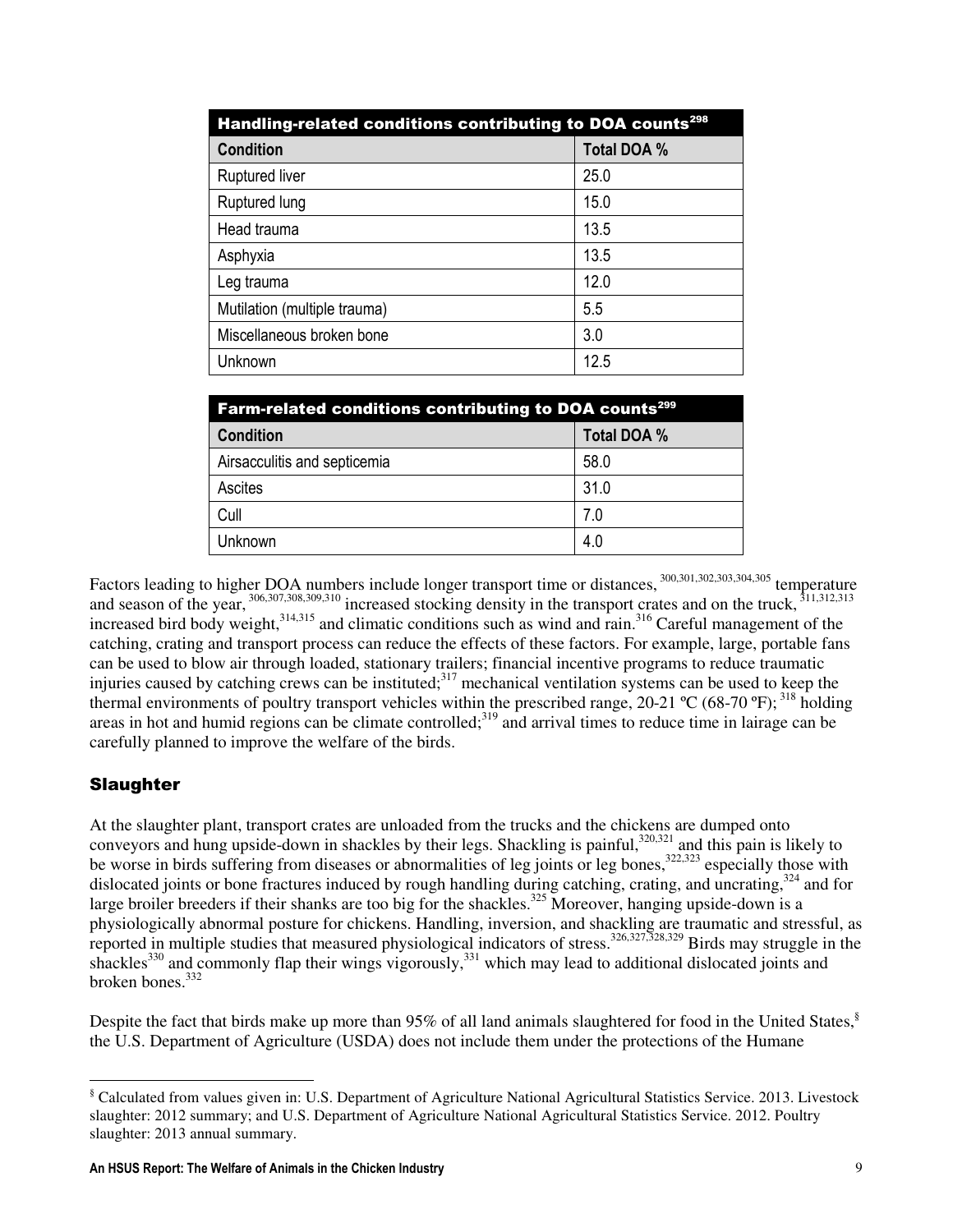Methods of Slaughter Act.<sup>333</sup> Thus, there is no legal requirement that chickens must be rendered unconscious before they are slaughtered. However most chickens are conveyed through an electrified water bath, which is meant to stun and immobilize them before they are killed by an automated knife. Following throat-cutting, the birds die from exsanguination (blood loss). After the bleed-out process, birds enter the scald tank in preparation for the next step, mechanical feather plucking. Line speeds may be as fast as 140-180 birds per minute.<sup>334</sup>

It is well-documented in the scientific and trade literature that some birds experience painful electric shocks prior to being conveyed through the electrified water bath.<sup>335,336,337,338,339,340</sup> This can happen when a bird's leading wing makes contact with the water before the head does or if wing-flapping occurs at the entrance to the stunner.<sup>341</sup> Newer designs in stunners may, however, prevent overflow of electrically charged brine onto the entry ramp,  $342$  and can lower the incidence of pre-stun electrical shocks.  $343$ 

Scientific studies suggest that the electrical stunning process itself may not be instantaneous or effective. Although it is theoretically possible to induce immediate unconsciousness using electricity of sufficient magnitude, evidence that this occurs in commercial practice in the United States is lacking. The World Animal Health Organization, of which the United States is a member country, has specified internationally recognized parameters for the stunning and killing of poultry at slaughter in the *Terrestrial Animal Health Code* (TAHC),<sup>344</sup> to ensure the welfare of the birds. Section 7.5.7.3.b of the TAHC specifies that the amount of current necessary to stun chickens when using a frequency of 200-400 Hz is 150 milliamperes (mA) per bird, and when using a frequency of 400-1500 Hz, 200 mA is necessary.<sup>345</sup> However, in the United States, while the use of 350-500 Hz frequency settings is common, electrical water-bath stunners may be set at only 10-28 volts, delivering 10-45  $mA$  per bird.  $346,347,348$  This low voltage/current setting is not utilized in Europe,  $349$  and is based on meat quality concerns.<sup>350</sup> Research published in 2006 suggests that the electrical settings currently in use in U.S. slaughter plants probably do not render all birds immediately unconscious.<sup>351,352</sup>

Of further concern is that some birds are conveyed through the stunner without ever making contact with the electrified water bath. This can happen if birds struggle and lift their heads, the height of the stunner is not correctly adjusted, or birds are too short to reach the water-bath.<sup>353,354,355</sup> In 2007, one of the top disease challenges facing poultry veterinarians in the United States was Runting Stunting Syndrome (RSS). RSSaffected flocks have poor uniformity, hindering processability,<sup>356</sup> possibly worsening the problem of small birds missing the stunner.

Occasionally, live birds who were not adequately stunned and/or who missed the killing machine, or recovered from the stun due to poor neck-cutting practices are conscious when entering the scald tank.357,358,359,360 Although a worker is present on the slaughter line to manually cut the throats of birds who miss the automated blade, in high-throughput processing plants, rapid line speeds can prevent the detection of live birds exiting the killing machine.<sup>361</sup> In U.S. plants with improper supervision, the rate at which birds enter the scald tank while still alive may be as high as  $3\%$ .<sup>362</sup> According to the USDA's Food Safety and Inspection Service "Poultry Slaughter" Inspection Training" guide, "Poultry that die from causes other than slaughter are condemned under the cadaver category. These birds are not dead when they enter the scald vat. When submerged in the hot water, they drown...."<sup>363</sup> In 2012, 729,189 chickens were condemned under this category.<sup>364</sup>

More effective and less aversive alternatives to electrified water-bath stunning slaughter are Controlled Atmosphere Stunning (CAS) and Controlled Atmosphere Killing (CAK) systems. In these systems, animals are not handled while they are still conscious, avoiding the problems associated with dumping,\*\* handling, and shackling live birds, and the systems do not risk pre-stun shocks and/or ineffective stunning. In CAS and CAK systems, birds are conveyed through a tunnel filled with carbon dioxide  $(CO<sub>2</sub>)$ , inert gases (argon or nitrogen), or a mixture of these gases. With CAK, birds are exposed to lethal concentrations of gases long enough that they

 $\overline{a}$ 

<sup>\*\*</sup> Some gas systems are designed in such a way that birds must still be dumped from their transport crates prior to entering the gas-filled chamber on a conveyer belt. While still retaining many of the welfare advantages of CAS and CAK systems, those that move birds through the gaseous atmosphere while they are still in their transport crates are considered optimal.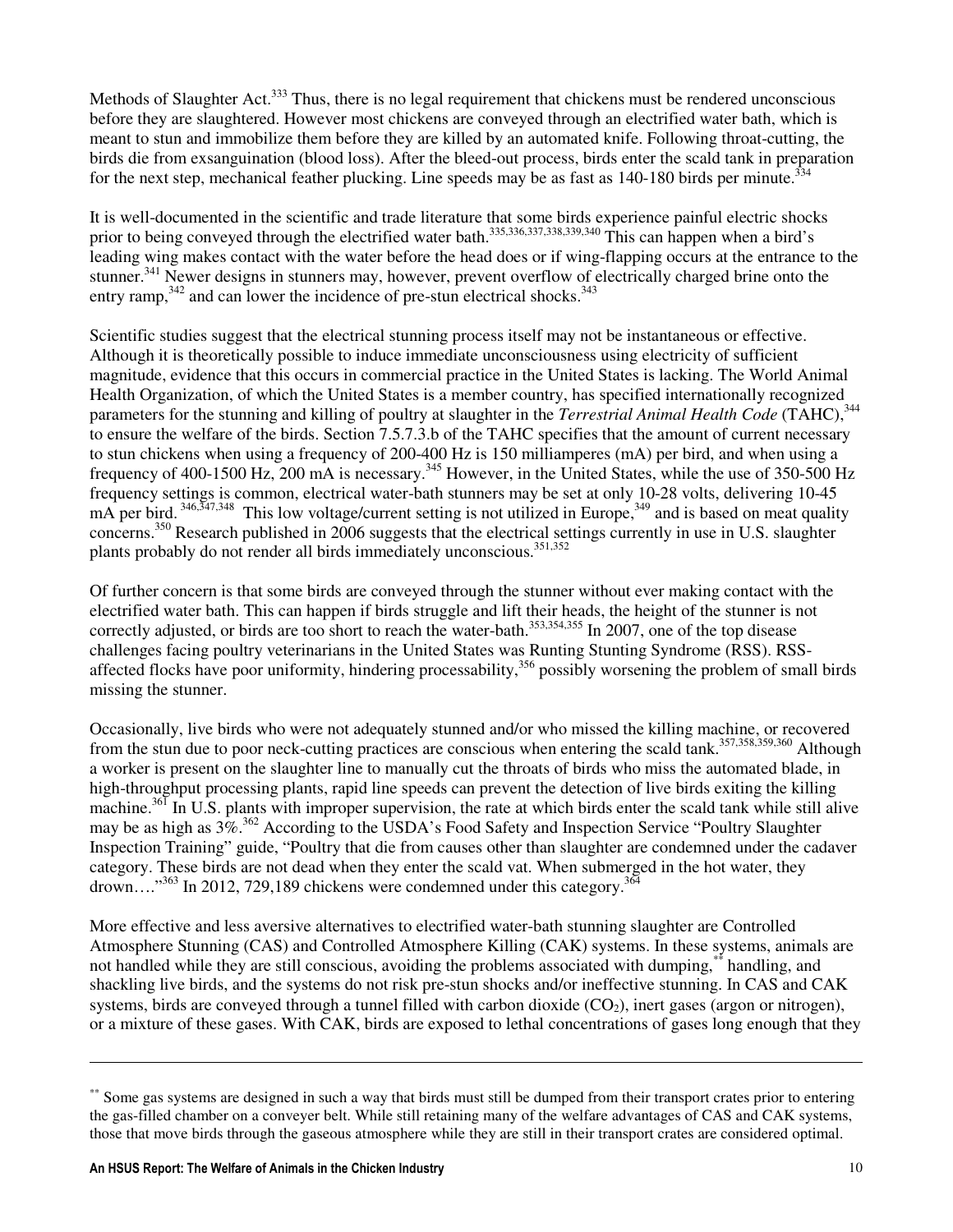are actually killed, rather than simply stunned,<sup>365</sup> whereas with CAS, the gas or gases induce unconsciousness as the birds pass through before they are hung on shackles, while insensible, and conveyed to the killing machine for slaughter. In both systems, hanging operators do not shackle the birds until after they exit the gas stunning system, so the animals do not endure the pain, fear, and stress associated with this step in the procedure, and there is no potential for pre-stun electric shock or birds missing the stunner.

# Conclusion

 $\overline{a}$ 

Many standard practices in the broiler chicken industry are in dire need of reform, as they are simply inhumane. At every stage of the process—from breeding all the way to slaughter— there are substantial welfare issues. Practices must be reevaluated in light of bird welfare concerns in an effort to reduce suffering and enhance quality of life. There are many potential innovations in genetics,  $366$  lighting programs,  $367$  environmental enrichment,  $368,369$  and technology for catching,  $370,371$  transporting,  $372$  and slaughtering chickens that could greatly improve the welfare of these animals if more widely adopted within the industry.

While all welfare problems of broiler chickens are important, selective breeding for growth without due attention to animal health and well-being, which has resulted in animals who are chronically in pain, is wholly unacceptable. Broiler chickens grow so quickly that they are "on the verge of structural collapse."<sup>373</sup> According to John Webster, Emeritus Professor of Animal Husbandry at the University of Bristol, "[T]his must constitute, in both magnitude and severity, the single most severe, systematic example of man's inhumanity to another sentient animal."<sup>374</sup> There are only three major breeding companies that offer commercial broiler lines: Hubbard, Cobb-Vantress (Cobb strains), and Aviagen (Ross strains). Each of these companies now offers a line of slower growing birds. Wider use of these lines could markedly improve the welfare of chickens raised for meat production.<sup>375</sup>

Chickens are living, sentient individuals and must be recognized as such, rather than commodified and viewed simply as "products"<sup>376,377</sup> or "breeders." Scientists are increasingly recognizing the complex cognitive abilities of birds,  $378,379$  their capacity to suffer,  $380$  and the ethical implications that these findings carry. Billions of birds in the United States and globally will continue to suffer in industrial production if scientifically documented welfare problems continue to be minimized and left unaddressed by the meat industry.

<sup>&</sup>lt;sup>1</sup> U.S. Department of Agriculture National Agricultural Statistics Service. 2013. Poultry slaughter: 2012 summary. http://usda01.library.cornell.edu/usda/current/PoulSlauSu/PoulSlauSu-02-25-2013.pdf. Accessed December 3, 2013.

<sup>&</sup>lt;sup>2</sup> U.S. Department of Agriculture National Agricultural Statistics Service. 2002. U.S. broiler industry structure. Agricultural Statistics Board. http://usda01.library.cornell.edu/usda/nass/industry-structure/specpo02.pdf. Accessed December 3, 2013.

<sup>&</sup>lt;sup>3</sup> Perry J, Banker D, and Green R. 1999. Broiler Farms' Organization, Management, and Performance. Resource Economics Division, Economic Research Service, U.S. Department of Agriculture. Agriculture Information Bulletin No. 748. www.ers.usda.gov/publications/aib-agricultural-information-bulletin/aib748.aspx. Accessed December 3, 2013.

<sup>&</sup>lt;sup>4</sup> MacDonald JM. 2008. The Economic Organization of U.S. Broiler Production. U.S. Department of Agriculture, Economic Information Bulletin Number 38. www.ers.usda.gov/media/205671/eib38\_1\_.pdf. Accessed December 3, 2013.

<sup>&</sup>lt;sup>5</sup> Watt Poultry USA. 2005. Housing expansion plans. Watt Poultry USA, June, pp. 24-8.

<sup>&</sup>lt;sup>6</sup> Etter L. 2009. Farmers face empty-nest syndrome amid chicken housing crisis. The Wall Street Journal,

February 12. http://online.wsj.com/article/SB123440092979675383.html. Accessed December 3, 2013.  $<sup>7</sup>$  Etter L. 2009. Farmers face empty-nest syndrome amid chicken housing crisis. The Wall Street Journal,</sup>

February 12. http://online.wsj.com/article/SB123440092979675383.html. Accessed December 3, 2013. <sup>8</sup> MacDonald JM. 2008. The Economic Organization of U.S. Broiler Production. U.S. Department of

Agriculture, Economic Information Bulletin Number 38. www.ers.usda.gov/media/205671/eib38\_1\_.pdf. Accessed December 3, 2013.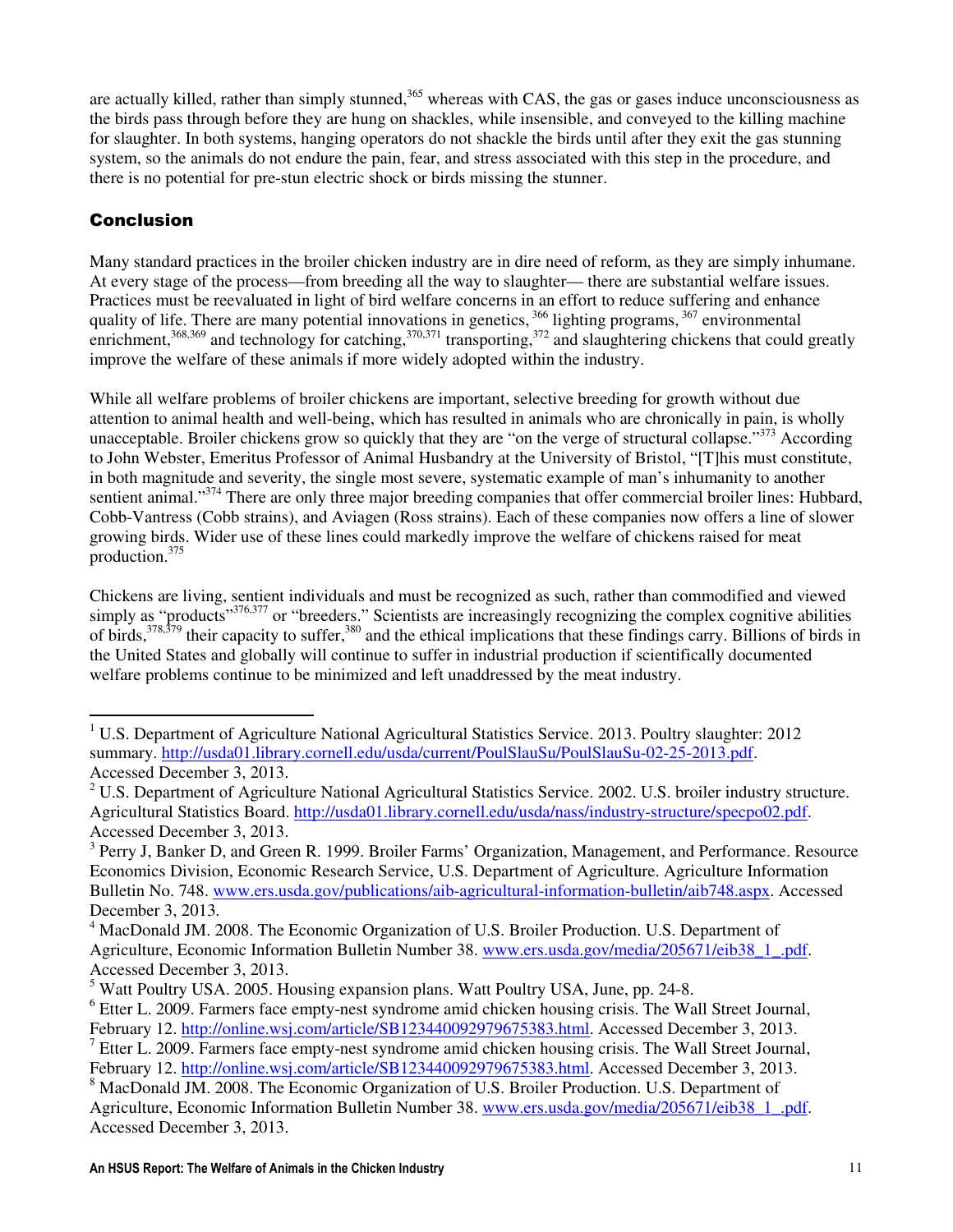$9^9$  Boersma S. 2001. Managing rapid growth rate in broilers. World Poultry 17(8):20-1.

 $10$  Aho PW. 2002. Introduction to the US chicken meat industry. In: Bell DD and Weaver WD Jr (eds.),

Commercial Chicken Meat and Egg Production, 5th Edition (Norwell, MA: Kluwer Academic Publishers). <sup>11</sup> U.S. Department of Agriculture National Agricultural Statistics Service. 2013. Poultry slaughter: 2012 summary. http://usda01.library.cornell.edu/usda/current/PoulSlauSu/PoulSlauSu-02-25-2013.pdf. Accessed

December 3, 2013.

l

<sup>12</sup> Aviagen. 2012. Ross 708 Broiler Performance Objectives, p. 9.

http://en.aviagen.com/assets/Tech\_Center/Ross\_Broiler/Ross708BroilerPerfObj2012R1.pdf. Accessed December 3, 2013.

<sup>13</sup> Knowles TG, Kestin SC, Haslam SM, et al. 2008. Leg disorders in broiler chickens: prevalence, risk factors and prevention. PLoS ONE 3(2):e1545. doi:10.1371/journal.pone.0001545.

www.plosone.org/article/info:doi/10.1371/journal.pone.0001545. Accessed December 3, 2013.

<sup>14</sup> Weeks C. 2004. Introduction. In: Weeks C and Butterworth A (eds.), Measuring and Auditing Broiler Welfare (Wallingford, U.K.: CABI Publishing, p. xiii).

<sup>15</sup> Shim MY, Karnuah AB, Mitchell AD, Anthony NB, Pesti GM, and Aggrey SE. 2012. The effects of growth rate on leg morphology and tibia breaking strength, mineral density, mineral content, and bone ash in broilers. Poultry Science 91:1790-5.

<sup>16</sup> Boersma S. 2001. Managing rapid growth rate in broilers. World Poultry 17(8):20-1.

<sup>17</sup> Julian RJ. 2004. Evaluating the impact of metabolic disorders on the welfare of broilers. In: Weeks C and Butterworth A (eds.), Measuring and Auditing Broiler Welfare (Wallingford, U.K.: CABI Publishing).

<sup>18</sup> Bessei W. 2006. Welfare of broilers: a review. World's Poultry Science Journal 62:455-66.

<sup>19</sup> EFSA Panel on Animal Health and Welfare. 2010. Scientific Opinion on the influence of genetic parameters on the welfare and the resistance to stress of commercial broilers. EFSA Journal 8(7):1666.

www.efsa.europa.eu/en/efsajournal/doc/1666.pdf. Accessed December 3, 2013.

 $\frac{20}{20}$  Kestin SC, Gordon S, Su G, and Sørensen P. 2001. Relationships in broiler chickens between lameness, liveweight, growth rate and age. Veterinary Record. 148:195-7.

 $^{21}$  Bradshaw RH, Kirkden RD, and Broom DM. 2002. A review of the aetiology and pathology of leg weakness in broilers in relation to welfare. Avian and Poultry Biology Reviews 13(2):45-103.

<sup>22</sup> Rauw WM, Kanis E, Noordhuizen-Stassen EN, and Grommers FJ. 1998. Undesirable side effects of selection for high production efficiency in farm animals: a review. Livestock Production Science 56:15-33.

 $^{23}$  Leeson S, Diaz G, and Summers JD. 1995. Poultry Metabolic Disorders and Mycotoxins (Guelph, Canada: University Books, p. 140).

<sup>24</sup> Mench JA. 2004. Lameness. In: Weeks C and Butterworth A (eds.), Measuring and Auditing Broiler Welfare (Wallingford, U.K.: CABI Publishing).

 $25$  Bessei W. 2006. Welfare of broilers: a review. World's Poultry Science Journal 62:455-66.

 $^{26}$  Sanotra GS, Lund JD, Ersbøll AK, Petersen JS, and Vestergaard KS, 2001. Monitoring leg problems in broilers: a survey of commercial broiler production in Denmark. World's Poultry Science Journal 57:55-69.

<sup>27</sup> Scientific Committee on Animal Health and Animal Welfare. 2000. The welfare of chickens kept for meat production (broilers). For the European Commission. http://ec.europa.eu/food/fs/sc/scah/out39\_en.pdf. Accessed December 3, 2013.

 $^{28}$  Julian RJ. 2005. Production and growth related disorders and other metabolic diseases of poultry – A review. The Veterinary Journal 169:350-69.

<sup>29</sup> Kristensen H.H., Perry GC, Prescott NB, Ladewig J, Ersbøll AK, and Wathes CM. 2006. Leg health and performance of broiler chickens reared in different light environments. British Poultry Science 47(3): 257-63.  $30$  Julian RJ. 1998. Rapid growth problems: ascites and skeletal deformities in broilers. Poultry Science 77:1773-

80.

<sup>31</sup> Knowles TG, Kestin SC, Haslam SM, et al. 2008. Leg disorders in broiler chickens: prevalence, risk factors and prevention. PLoS ONE 3(2):e1545. doi:10.1371/journal.pone.0001545.

www.plosone.org/article/info:doi/10.1371/journal.pone.0001545. Accessed December 3, 2013.

 $32$  Kestin SC, Knowles TG, Tinch AE, and Gregory NG. 1992. Prevalence of leg weakness in broiler chickens and its relationship with genotype. The Veterinary Record 131:190-4.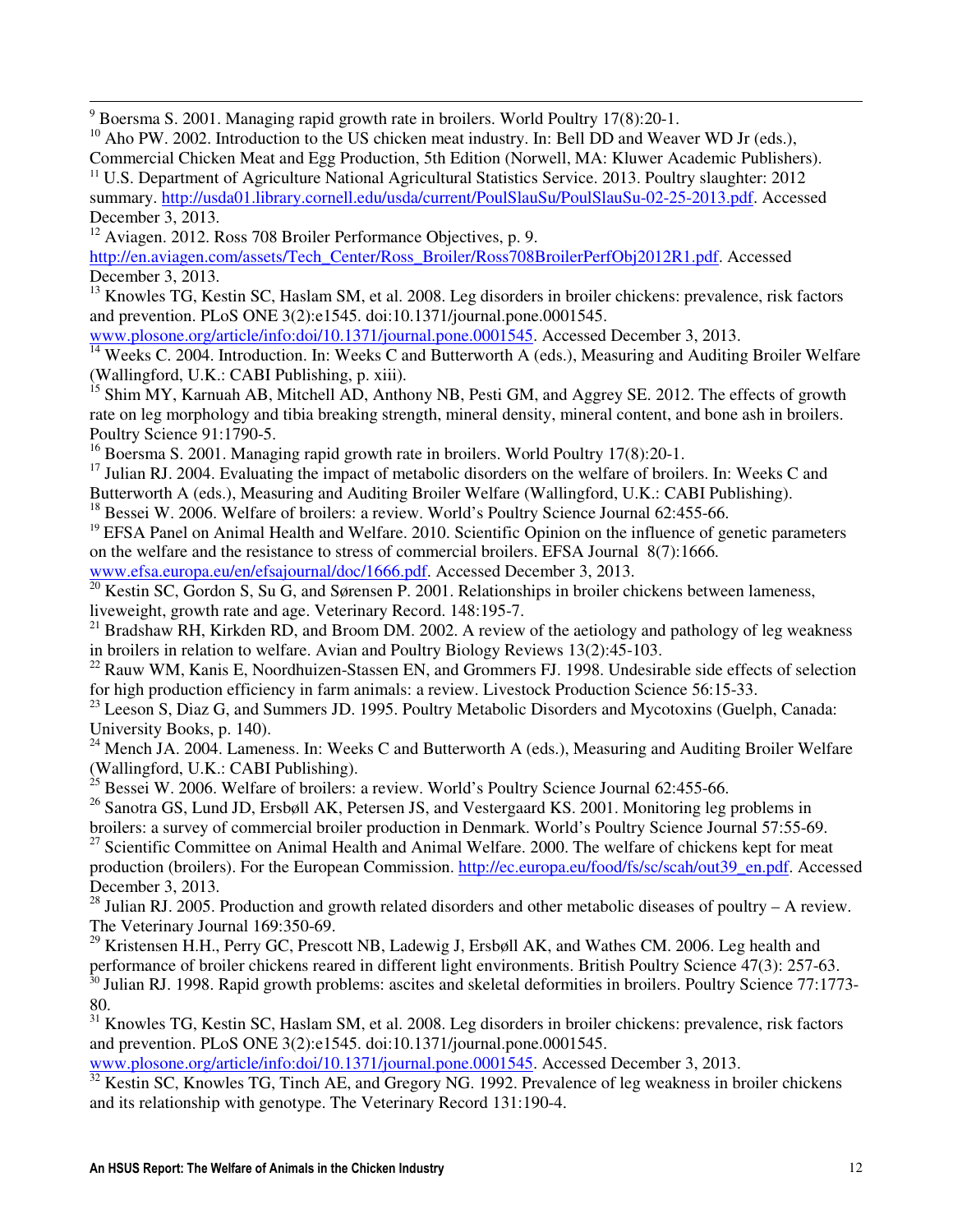<sup>33</sup> Sanotra GS, Berg C, and Lund JD. 2003. A Comparison Between Leg Problems in Danish and Swedish Broiler Production. Animal Welfare 12:677-83.

l

<sup>34</sup> Oviedo-Rondón EO, Wineland MJ, Funderburk S, Small J, Cutchin H, and Mann M. 2009. Incubation conditions affect leg health in large, high-yield broilers. Journal of Applied Poultry Research 18:640–6.

<sup>35</sup> Skinner-Noble DO and Teeter RG. 2009. An examination of anatomic, physiologic, and metabolic factors associated with well-being of broilers differing in field gait score. Poultry Science 88:2-9.

<sup>36</sup> Danbury TC, Weeks CA, Chambers JP, Waterman-Pearson AE, and Kestin SC. 2000. Self-selection of the analgesic drug carprofen by lame broiler chickens. The Veterinary Record 146:307-11.

<sup>37</sup> McGeown D, Danbury TC, Waterman-Pearson AE, and Kestin SC. 1999. Effect of carprofen on lameness in broiler chickens. The Veterinary Record 144:668-71.

<sup>38</sup> Nääs IA, Paz ICLA, Baracho MS, et al., 2009. Impact of lameness on broiler well-being. Journal of Applied Poultry Research 18:432-9.

 $39$  Sørensen P, Su G, and Kestin SC. 1999. The effect of photoperiod: scotoperiod on leg weakness in broiler chickens. Poultry Science 78:336-42.

 $40$  Dinev I. 2009. Clinical and morphological investigations on the prevalence of lameness associated with femoral head necrosis in broilers. British Poultry Science 50(3):284-90.

 $^{41}$  Riddell C and Springer R. 1985. An epizootiological study of acute death syndrome and leg weakness in broiler chickens in Western Canada. Avian Diseases 29:90-102.

<sup>42</sup> Morris MP. 1993. National survey of leg problems. Broiler Industry, May, pp. 20-4.

<sup>43</sup> Julian RJ. 2005. Production and growth related disorders and other metabolic diseases of poultry – A review. The Veterinary Journal 169:350-69.

<sup>44</sup> Julian RJ. 2004. Evaluating the impact of metabolic disorders on the welfare of broilers. In: Weeks C and Butterworth A (eds.), Measuring and Auditing Broiler Welfare (Wallingford, U.K.: CABI Publishing).

 $45$  Julian RJ. 2005. Production and growth related disorders and other metabolic diseases of poultry – A review. The Veterinary Journal 169:350-69.

<sup>46</sup> Shim MY, Karnuah AB, Anthony NB, Pesti GM, and Aggrey SE. 2012. The effects of broiler chicken growth rate on valgus, varus, and tibial dyschondroplasia. Poultry Science 91:62-5.

<sup>47</sup> Leeson S, Diaz GJ, and Summers JD. 1995. Poultry Metabolic Disorders and Mycotoxins (Guelph, Canada: University Books, p. 140).

<sup>48</sup> Aviagen. 2001. Ross Tech 01/40. Leg health in broilers. www.thepoultrysite.com/downloads/single/116/. Accessed December 3, 2013.

<sup>49</sup> Sanotra GS, Lund JD, Ersbøll AK, Petersen JS, and Vestergaard KS. 2001. Monitoring leg problems in broilers: a survey of commercial broiler production in Denmark. World's Poultry Science Journal 57:55-69.

<sup>50</sup> Sanotra GS, Berg C, and Lund JD. 2003. A comparison between leg problems in Danish and Swedish broiler production. Animal Welfare 12:677-83.

<sup>51</sup> Julian RJ. 1998. Rapid growth problems: ascites and skeletal deformities in broilers. Poultry Science 77:1773-80.

 $52$  Julian RJ. 2005. Production and growth related disorders and other metabolic diseases of poultry – A review. The Veterinary Journal 169:350-69.

 $53$  Julian RJ. 2005. Production and growth related disorders and other metabolic diseases of poultry – A review. The Veterinary Journal 169:350-69.

 $54$  Julian RJ. 2004. Evaluating the impact of metabolic disorders on the welfare of broilers. In: Weeks C and Butterworth A (eds.), Measuring and Auditing Broiler Welfare (Wallingford, U.K.: CABI Publishing).

<sup>55</sup> Julian RJ. 2005. Production and growth related disorders and other metabolic diseases of poultry – A review. The Veterinary Journal 169:350-69.

<sup>56</sup> Bizeray D, Leterrier C, Constantin, P, Picard M and Faure JM. 2000. Early locomotor behaviour in genetic stocks of chickens with different growth rates. Applied Animal Behaviour Science 68:231-42.

<sup>57</sup> Weeks CA, Danbury TD, Davies HC, Hunt P, and Kestin SC. 2000. The behaviour of broiler chickens and its modification by lameness. Applied Animal Behaviour Science 67:111-25.

<sup>58</sup> Gentle MJ. 2011. Pain issues in poultry. Applied Animal Behaviour Science 135:252-8.

<sup>59</sup> Estevez I. 2002. Poultry welfare issues. Poultry Digest Online 3(2):1-12.

http://ansc.umd.edu/extension/poultry/documents/Poultry\_Welfare\_Behavior/publications/Poultry%20Welfare%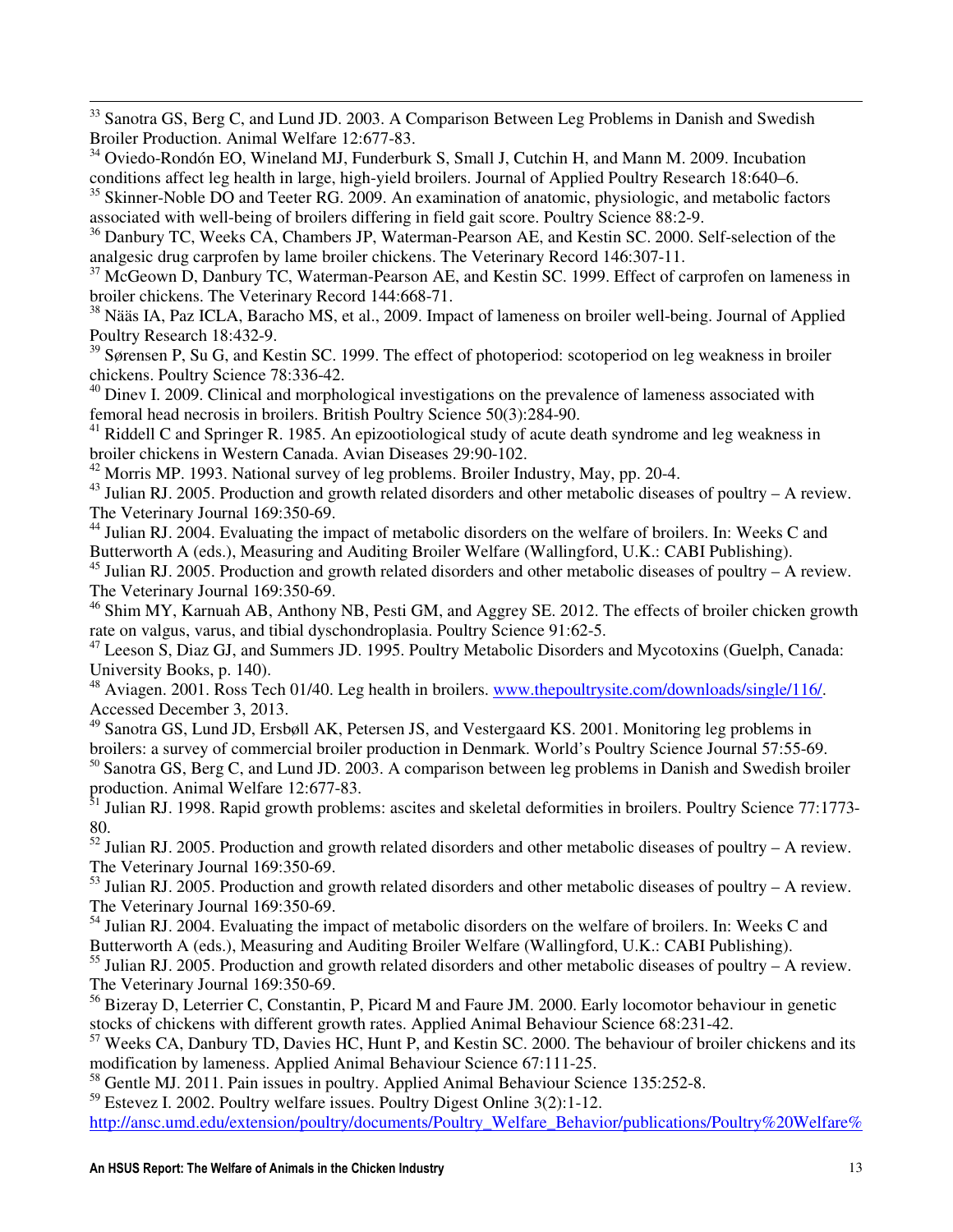20Issues,%20Poultry%20Digest%20Onine%20Volume%203%20Number%202.pdf. Accessed December 3, 2013.

l

<sup>60</sup> Kristensen H.H., Perry GC, Prescott NB, Ladewig J, Ersbøll AK, and Wathes CM. 2006. Leg health and performance of broiler chickens reared in different light environments. British Poultry Science 47(3): 257-63.

<sup>61</sup> Dozier WA III, Lacy MP, and Vest LR. 2001. Broiler production and management. The University of Georgia College of Agricultural and Environmental Sciences, Cooperative Extension Service..

<sup>62</sup> Carlile FS. 1984. Ammonia in poultry houses: a literature review. World's Poultry Science Journal 40:99-113. <sup>63</sup> Lacy MP. 2002. Broiler management. In: Bell DD and Weaver WD Jr (eds.), Commercial Chicken Meat and Egg Production, 5th Edition (Norwell, MA: Kluwer Academic Publishers).

<sup>64</sup> Gardiner EE, Hunt JR, Newberry RC, and Hall JW. 1988. Relationships between age, body weight, and season of the year and the incidence of sudden death syndrome in male broiler chickens. Poultry Science 67:1243-9.

 $<sup>65</sup>$  Gonzales E, Buyse J, Takita TS, Sartori JR and Decuypere E, 1998. Metabolic disturbances in male broilers of</sup> different strains. 1. Performance, mortality, and right ventricular hypertrophy. Poultry Science 77:1646–53.

<sup>66</sup> Riddell C and Springer R. 1985. An epizootiological study of acute death syndrome and leg weakness in broiler chickens in Western Canada. Avian Diseases 29:90-102.

 $67$  Julian RJ. 2004. Evaluating the impact of metabolic disorders on the welfare of broilers. In: Weeks C and Butterworth A (eds.), Measuring and Auditing Broiler Welfare (Wallingford, U.K.: CABI Publishing).

 $68$  Julian RJ. 2005. Production and growth related disorders and other metabolic diseases of poultry – A review. The Veterinary Journal 169:350-69.

 $^{69}$  Olkowski AA and Classen HL. 1997. Malignant ventricular dysrhythmia in broiler chickens dying of sudden death syndrome. The Veterinary Record 140:177-9.

<sup>70</sup> Riddell C and Springer R. 1985. An epizootiological study of acute death syndrome and leg weakness in broiler chickens in Western Canada. Avian Diseases 29:90-102.

 $71$  Duncan IJH. 2001. Animal welfare issues in the poultry industry: is there a lesson to be learned? Journal of Applied Animal Welfare Science 4(3):207-21.

<sup>72</sup> Boersma S. 2001. Managing rapid growth rate in broilers. World Poultry 17(8):20-1.

<sup>73</sup> Balog JM. 2003. Ascites syndrome (pulmonary hypertension syndrome) in broiler chickens: are we seeing the light at the end of the tunnel? Avian and Poultry Biology Reviews 14(3):99-126.

 $74$  Julian RJ. 2000. Physiological, management and environmental triggers of the ascites syndrome: a review. Avian Pathology 29(6):519-27.

<sup>75</sup> Boersma S. 2001. Managing rapid growth rate in broilers. World Poultry 17(8):20-1.

<sup>76</sup> Julian RJ. 2005. Production and growth related disorders and other metabolic diseases of poultry – A review. The Veterinary Journal 169:350-69.

 $^{77}$  Rekaya R, Sapp RL, Wing T, and Aggrey SE. 2013. Genetic evaluation for growth, body composition, feed efficiency, and leg soundness. Poultry Science 92:923-9.

<sup>78</sup> Kapell DNRG, Hill WG, Neeteson AM, McAdam J, Koerhuis ANM, and Avendaño S. 2012. Twenty-five years of selection for improved leg health in purebred broiler lines and underlying genetic parameters. Poultry Science 91:3032-43.

<sup>79</sup> Katanbaf MN and Hardiman JW. 2010. Primary broiler breeding—Striking a balance between economic and well-being traits. Poultry Science 89:822-4.

<sup>80</sup> Rauw WM, Kanis E, Noordhuizen-Stassen EN, and Grommers FJ. 1998. Undesirable side effects of selection for high production efficiency in farm animals: a review. Livestock Production Science 56(1):15-33.

<sup>81</sup> Arthur JA and Albers GAA. 2003. Industrial perspective on problems and issues associated with poultry breeding. In: Muir WM and Aggrey SE (eds.), Poultry Genetics, Breeding and Biotechnology (Wallingford, U.K.: CAB International).

<sup>82</sup> Cooper MD and Wrathall JHM. 2010. Assurance schemes as a tool to tackle genetic welfare problems in farm animals: broilers. Animal Welfare 19(Supplement):51-6.

<sup>83</sup> Beyer RS. 2002. Leg problems in broilers and turkeys. Kansas State University Agricultural Experiment Station and Cooperative Extension Service, June.

www.ksre.ksu.edu/bookstore/Item.aspx?catId=578&pubId=216. Accessed December 3, 2013.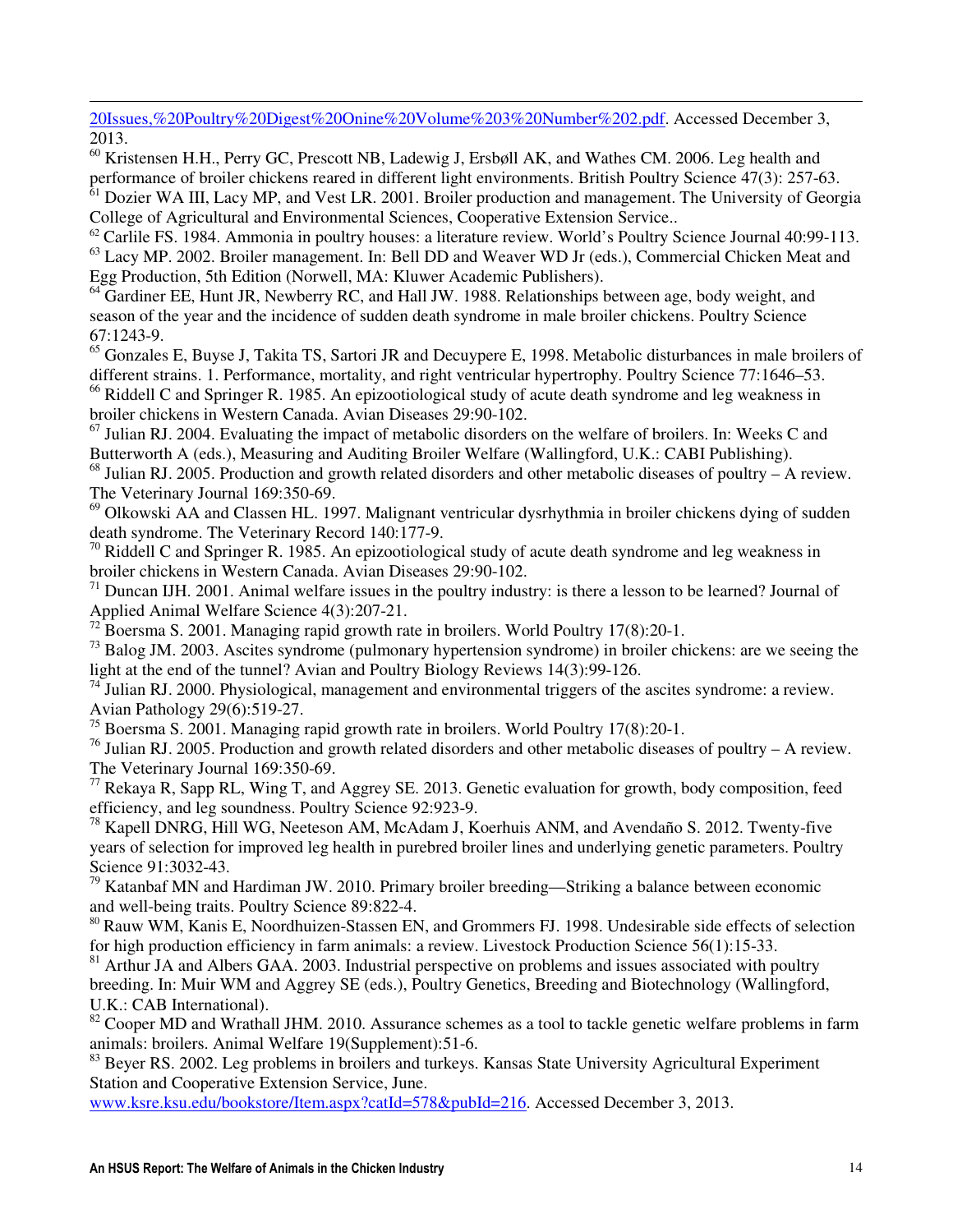<sup>84</sup> National Chicken Council. 2010. National Chicken Council Animal Welfare Guidelines and Audit Checklist for Broilers. www.nationalchickencouncil.org/wp-content/uploads/2012/01/NCC-Animal-Welfare-Guidelines-2010-Revision-BROILERS.pdf. Accessed December 3, 2013.

85 Banhazi TM, Seedorf J, Laffrique M, and Rutley DL. 2008. Identification of the risk factors for high airborne particle concentrations in broiler buildings using statistical modelling. Biosystems Engineering 101(1):100-10.

 $86$  AL Homidan A and Robertson JF. 2003. Effect of litter type and stocking density on ammonia, dust concentrations and broiler performance. British Poultry Science 44 S7-8.

 $87$  Simitzis, PE, Kalogeraki E, Goliomytis M, et al. 2012 Impact of stocking density on broiler growth performance, meat characteristics, behavioural components and indicators of physiological and oxidative stress. British Poultry Science 53(6):721-30.

<sup>88</sup> Sørensen P, Su G, and Kestin SC. 2000. Effects of age and stocking density on leg weakness in broiler chickens. Poultry Science 79(6):864-70.

<sup>89</sup> Bilgili SF and Hess JB. 1995. Placement density influences broiler carcass grade and meat yields. Journal of Applied Poultry Research 4:384-9.

<sup>90</sup> Estevez I. 2007. Density allowances for broilers: where to set the limits? Poultry Science 86:1265-72.

<sup>91</sup> Hargis BM, Moore RW, and Sams AR. 1989. Toe scratches cause scabby hip syndrome lesions. Poultry Science 68:1148-9.

<sup>92</sup> Estevez I. 2002. Poultry welfare issues. Poultry Digest Online 3(2):1-12.

l

http://ansc.umd.edu/extension/poultry/documents/Poultry\_Welfare\_Behavior/publications/Poultry%20Welfare% 20Issues,%20Poultry%20Digest%20Onine%20Volume%203%20Number%202.pdf. Accessed December 3, 2013.

<sup>93</sup> McMullin P. 2004. A Pocket Guide to Poultry Health and Disease, First Edition (Sheffield, U.K.: 5M) Enterprises Limited, pp.111-2).

<sup>94</sup> Arnould C and Faure JM. 2003. Use of pen space and activity of broiler chickens reared at two different densities. Applied Animal Behaviour Science 84(4):281-96.

 $95$  Dozier WA III, Thaxton JP, Branton SL, et al. 2005. Stocking density effects on growth performance and processing yields of heavy broilers. Poultry Science 84:1332-8.

 $96$  Ventura BA, Siewerdt F, and Estevez I. 2010. Effects of barrier perches and density on broiler leg health, fear, and performance. Poultry Science 89:1574-83.

 $97$  Simsek UG, Dalkilic B, Ciftci M, and Yuce A. 2009. The influences of different stocking densities on some welfare indicators, lipid peroxidation (MDA), and antioxidant enzyme activities (GSH, GSH-Px, CAT) in broiler chickens. Journal of Animal and Veterinary Advances 8(8):1568-72.

<sup>98</sup> Meluzzi A, Fabbri C, Folegatti E, and Sirri F. 2008. Effect of less intensive rearing conditions on litter characteristics, growth performance, carcase injuries and meat quality of broilers. British Poultry Science 49(5):509-15.

<sup>99</sup> Shepherd EM and Fairchild BD. 2010. Footpad dermatitis in poultry. Poultry Science 89(10):2043-51.

<sup>100</sup> Simitzis, PE, Kalogeraki E, Goliomytis M, et al. 2012 Impact of stocking density on broiler growth performance, meat characteristics, behavioural components and indicators of physiological and oxidative stress. British Poultry Science 53(6):721-30.

 $101$  Estevez I. 2002. Poultry welfare issues. Poultry Digest Online 3(2):1-12.

http://ansc.umd.edu/extension/poultry/documents/Poultry\_Welfare\_Behavior/publications/Poultry%20Welfare% 20Issues,%20Poultry%20Digest%20Onine%20Volume%203%20Number%202.pdf. Accessed December 3, 2013.

<sup>102</sup> Hall AL. 2001. The effect of stocking density on the welfare and behaviour of broiler chickens reared commercially. Animal Welfare 10:23-40.

<sup>103</sup> Sanotra GS, Lawson LG, Vestergaard KS, and Thomsen MG. 2001. Influence of stocking density on tonic immobility, lameness, and tibial dyschondroplasia in broilers. Journal of Applied Animal Welfare Science 4(1):71-87.

 $104$  Villagrá A, Ruiz de la Torre JL, Chacón G, Lainez M, Torres A, and Manteca X, 2009. Stocking density and stress induction affect production and stress parameters in broiler chickens. Animal Welfare 18:189-97.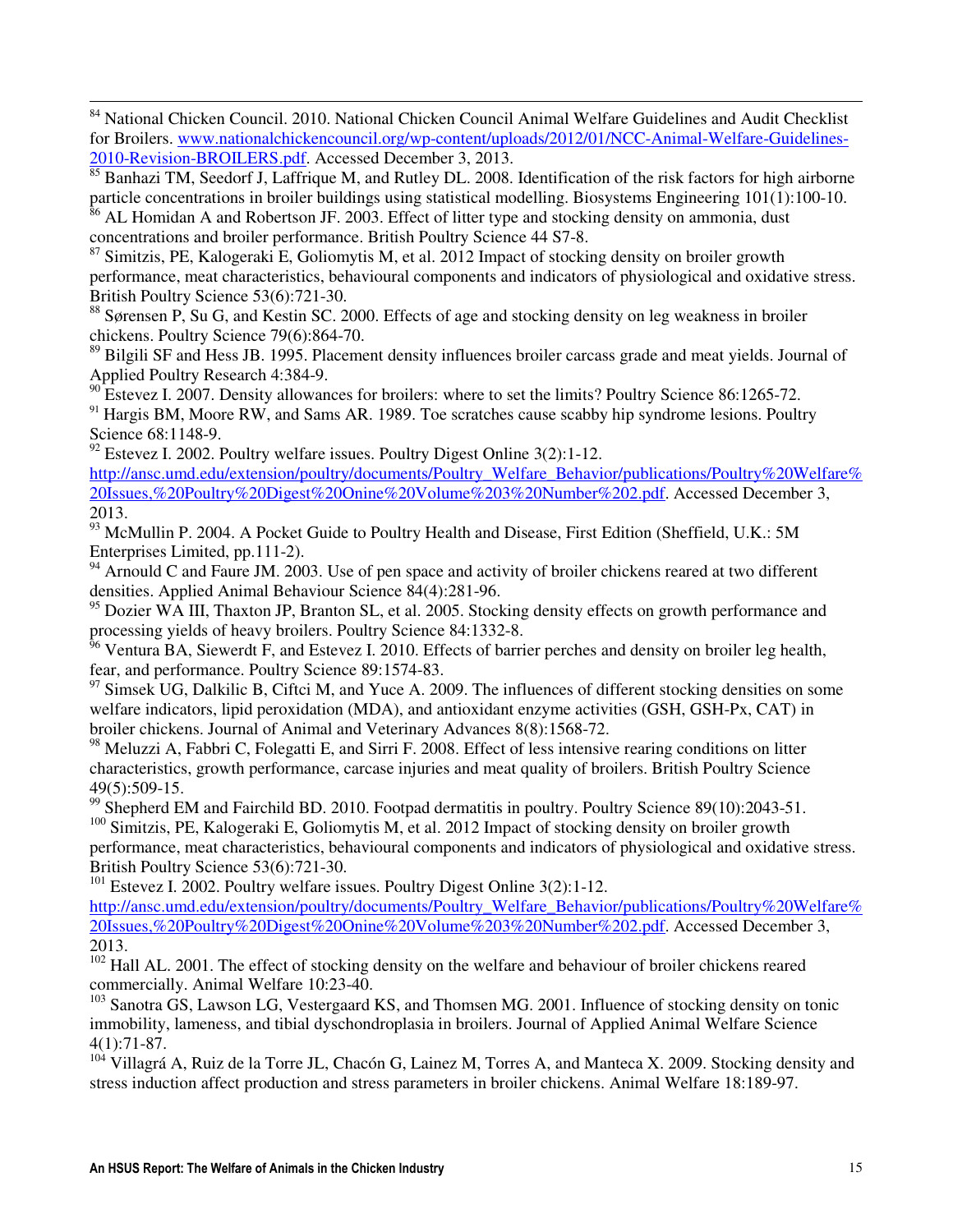<sup>105</sup> Simsek UG, Dalkilic B, Ciftci M, and Yuce A. 2009. The influences of different stocking densities on some welfare indicators, lipid peroxidation (MDA), and antioxidant enzyme activities (GSH, GSH-Px, CAT) in broiler chickens. Journal of Animal and Veterinary Advances 8(8):1568-72.

<sup>106</sup> Duncan IJH. 2004. Welfare problems of poultry. In: Benson GJ and Rollin BE (eds.), The Well-Being of Farm Animals: Challenges and Solutions (Ames, IA: Blackwell Publishing).

<sup>107</sup> Hall AL. 2001. The effect of stocking density on the welfare and behaviour of broiler chickens reared commercially. Animal Welfare 10:23-40.

l

<sup>108</sup> Febrer K, Jones TA, Donnelly CA, and Dawkins MS. 2006. Forced to crowd or choosing to cluster? Spatial distribution indicates social attraction in broiler chickens. Animal Behaviour 72(6):1291-300.

 $109$  Buijs S, Keeling LJ, Vangestel C, Baert J, Vangeyte J, and Tuyttens FAM. 2010. Resting or hiding? Why broiler chickens stay near walls and how density affects this. Applied Animal Behaviour Science 124 (3-4):97– 103.

<sup>110</sup> Buijs S, Van Poucke E, Van Dongen S, Lens L, Baert J, Tuyttens FAM. 2012. The influence of stocking density on broiler chicken bone quality and fluctuating asymmetry. Poultry Science 91: 1759-67.

<sup>111</sup> Buijs S, Keeling LJ, Vangestel C, Baert J, and Tuyttens FAM. 2011. Neighbourhood analysis as an indicator of spatial requirements of broiler chickens. Applied Animal Behaviour Science 129(2/4):111-20.

 $112$  Buijs S, Keeling LJ, Tuyttens FAM. 2011. Using motivation to feed as a way to assess the importance of space for broiler chickens. Animal Behaviour 81:145-51.

<sup>113</sup> Puron D, Santamaria R, Segura JC, and Alamilla JL. 1995. Broiler performance at different stocking densities. Journal of Applied Poultry Research 4:55-60.

<sup>114</sup> North MO and Bell DD. 1990. Commercial Chicken Production Manual, 4th Edition (New York, NY: Van Nostrand Reinhold, p. 456).

<sup>115</sup> Jones TA, Donnelly CA, and Dawkins MS. 2005. Environmental and management factors affecting the welfare of chickens on commercial farms in the United Kingdom and Denmark stocked at five densities. Poultry Science 84:1155-65.

<sup>116</sup> Dawkins MS, Donnelly CA, and Jones TA, 2004. Chicken welfare is influenced more by housing conditions than by stocking density. Nature 427:342-4.

 $117$  Council Directive 2007/43/EC of 28 June 2007 laying down minimum rules for the protection of chickens kept for meat production. Official Journal of the European Union L 182/19. http://eur-

lex.europa.eu/LexUriServ/LexUriServ.do?uri=OJ:L:2007:182:0019:0028:EN:PDF. Accessed December 3, 2013.

<sup>118</sup> Knowles TG, Kestin SC, Haslam SM, et al. 2008. Leg disorders in broiler chickens: prevalence, risk factors and prevention. PLoS ONE 3(2):e1545. doi:10.1371/journal.pone.0001545.

www.plosone.org/article/info:doi/10.1371/journal.pone.0001545. Accessed December 3, 2013.

 $119$  Hester PY. 1994. The role of environment and management on leg abnormalities in meat-type fowl. Poultry Science 73:904-15.

<sup>120</sup> Duncan IJH. 2004. Welfare problems of poultry. In: Benson GJ and Rollin BE (eds.), The Well-Being of Farm Animals: Challenges and Solutions (Ames, IA: Blackwell Publishing).

<sup>121</sup> Lacy MP. 2002. Broiler management. In: Bell DD and Weaver WD Jr (eds.), Commercial Chicken Meat and Egg Production, 5th Edition (Norwell, MA: Kluwer Academic Publishers).

Malleau AE, Duncan IJH, Widowski TM, and Atkinson JL. 2007. The importance of rest in young domestic fowl. Applied Animal Behaviour Science 106:52-69.

 $123$  Lewis PD and Gous RM. 2009. Photoperiodic responses of broilers. II. Ocular development. British Poultry Science 50(6):667-72.

<sup>124</sup> Schwean-Lardner K, Fancher BI, Gomis S, Van Kessel A, Dalal S, and Classen HL. 2013. Effect of day length on cause of mortality, leg health, and ocular health in broilers. Poultry Science 92:1-11.

<sup>125</sup> Prescott NB, Kristensen HH, and Wathes CM. 2004. Light. In: Weeks CA and Butterworth A (eds.), Measuring and Auditing Broiler Welfare (Wallingford, U.K.: CAB International).

<sup>126</sup> Gordon SH and Tucker SA, 1997. Effect of light programme on broiler mortality, leg health and performance. British Poultry Science 38:S6-7.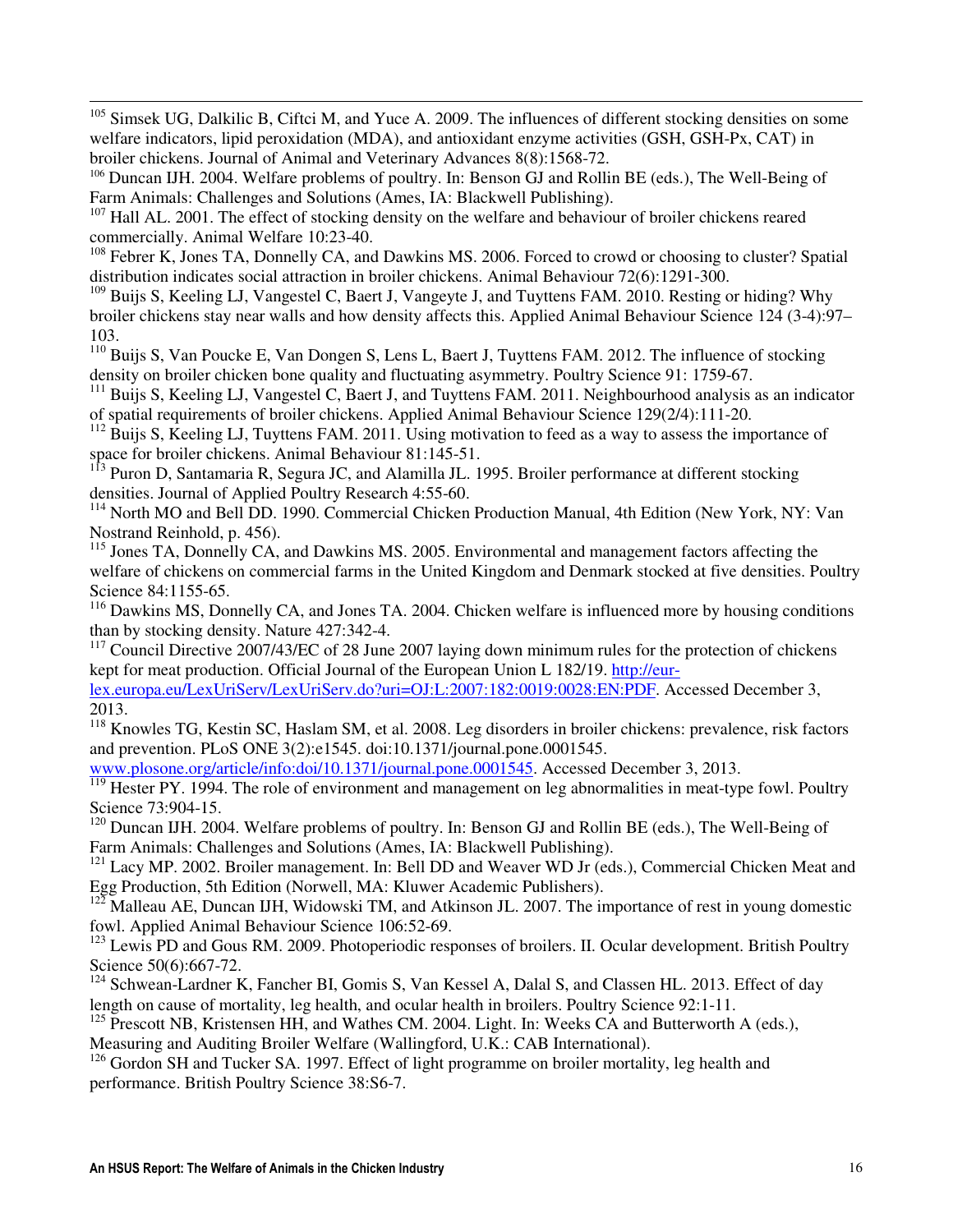$127$  Knowles TG, Kestin SC, Haslam SM, et al. 2008. Leg disorders in broiler chickens: prevalence, risk factors and prevention. PLoS ONE 3(2):e1545. doi:10.1371/journal.pone.0001545.

```
www.plosone.org/article/info:doi/10.1371/journal.pone.0001545. Accessed December 3, 2013.
```
<sup>128</sup> Lott BD, Branton SL, and May JD. 1996. The effect of photoperiod and nutrition on ascites incidence in broilers. Avian Diseases 40:788-91.

<sup>129</sup> Lewis P and Morris T. 2006. Poultry lighting: the theory and practice (Hampshire, U.K.: Northcot, p. 38).

<sup>130</sup> Gordon SH. 1994. Effects of daylength and increasing daylength programmes on broiler welfare and performance. World's Poultry Science Journal 50:269-82.

<sup>131</sup> Lewis PD, Danisman R, and Gous RM. 2009. Photoperiodic responses of broilers. I. Growth, feeding behaviour, breast meat yield, and testicular growth. British Poultry Science. 50(6):657-66.

<sup>132</sup> Schwean-Lardner K, Fancher BI, Gomis S, Van Kessel A, Dalal S, and Classen HL. 2013. Effect of day length on cause of mortality, leg health, and ocular health in broilers. Poultry Science 92:1-11.

<sup>133</sup> Alabama Cooperative Extension System. 2000. Controlling light in broiler production. The Alabama Poultry Engineering and Economics Newsletter, No. 6. www.aces.edu/dept/poultryventilation/documents/Nwsltr-6.pdf. Accessed December 3, 2013.

<sup>134</sup> Knowles TG, Kestin SC, Haslam SM, et al. 2008. Leg disorders in broiler chickens: prevalence, risk factors and prevention. PLoS ONE 3(2):e1545. doi:10.1371/journal.pone.0001545.

www.plosone.org/article/info:doi/10.1371/journal.pone.0001545. Accessed December 3, 2013.

<sup>135</sup> Gordon SH. 1994. Effects of daylength and increasing daylength programmes on broiler welfare and performance. World's Poultry Science Journal 50:269-82.

<sup>136</sup> Prescott NB, Kristensen HH, and Wathes CM, 2004. Light. In: Weeks CA and Butterworth A (eds.), Measuring and Auditing Broiler Welfare (Wallingford, U.K.: CAB International).

<sup>137</sup> Lewis P and Morris T. 2006. Poultry lighting: the theory and practice (Hampshire, U.K.: Northcot, p. 39), citing: Lewis PD. 2001. Lighting regimes for broiler and egg production. In: Proceedings of XVII Latin American Poultry Congress, pp. 326-35.

<sup>138</sup> Classen HL and Riddell C. 1989. Photoperiodic effects on performance and leg abnormalities in broiler chickens. Poultry Science 68:873-9.

<sup>139</sup> Personal correspondence with Stephen Pretanik, director of Science and Technology, National Chicken Council, Washington, DC, June 11, 2008.

<sup>140</sup> National Chicken Council. 2010. National Chicken Council animal welfare guidelines and audit checklist. www.nationalchickencouncil.org/wp-content/uploads/2012/01/NCC-Animal-Welfare-Guidelines-2010- Revision-BROILERS.pdf. Accessed December 3, 2013.

<sup>141</sup> Prescott NB, Kristensen HH, and Wathes CM. 2004. Light. In: Weeks CA and Butterworth A (eds.), Measuring and Auditing Broiler Welfare (Wallingford, U.K.: CAB International).

<sup>142</sup> Knowles TG, Kestin SC, Haslam SM, et al. 2008. Leg disorders in broiler chickens: prevalence, risk factors and prevention. PLoS ONE 3(2):e1545. doi:10.1371/journal.pone.0001545.

www.plosone.org/article/info:doi/10.1371/journal.pone.0001545. Accessed December 3, 2013.

<sup>143</sup> Gordon SH and Tucker SA. 1995. Effect of daylength on broiler welfare. British Poultry Science 36(5):844-5.

<sup>144</sup> Gordon SH and Tucker SA. 1997. Effect of light programme on broiler mortality, leg health and performance. British Poultry Science 38(Supplement):S6-7.

 $\frac{145}{145}$  Council Directive 2007/43/EC of 28 June 2007 laying down minimum rules for the protection of chickens kept for meat production. Official Journal of the European Union L 182/19. http://eurlex.europa.eu/LexUriServ/LexUriServ.do?uri=OJ:L:2007:182:0019:0028:EN:PDF. Accessed December 3,

2013.

l

<sup>146</sup> Prescott NB, Kristensen HH, and Wathes CM. 2004. Light. In: Weeks CA and Butterworth A (eds.), Measuring and Auditing Broiler Welfare (Wallingford, U.K.: CAB International).

<sup>147</sup> Lacy MP. 2002. Broiler management. In: Bell DD and Weaver WD Jr (eds.), Commercial Chicken Meat and Egg Production, 5th Edition (Norwell, MA: Kluwer Academic Publishers, p. 856).

 $^{148}$  Prescott NB, Kristensen HH, and Wathes CM. 2004. Light. In: Weeks CA and Butterworth A (eds.), Measuring and Auditing Broiler Welfare (Wallingford, U.K.: CAB International).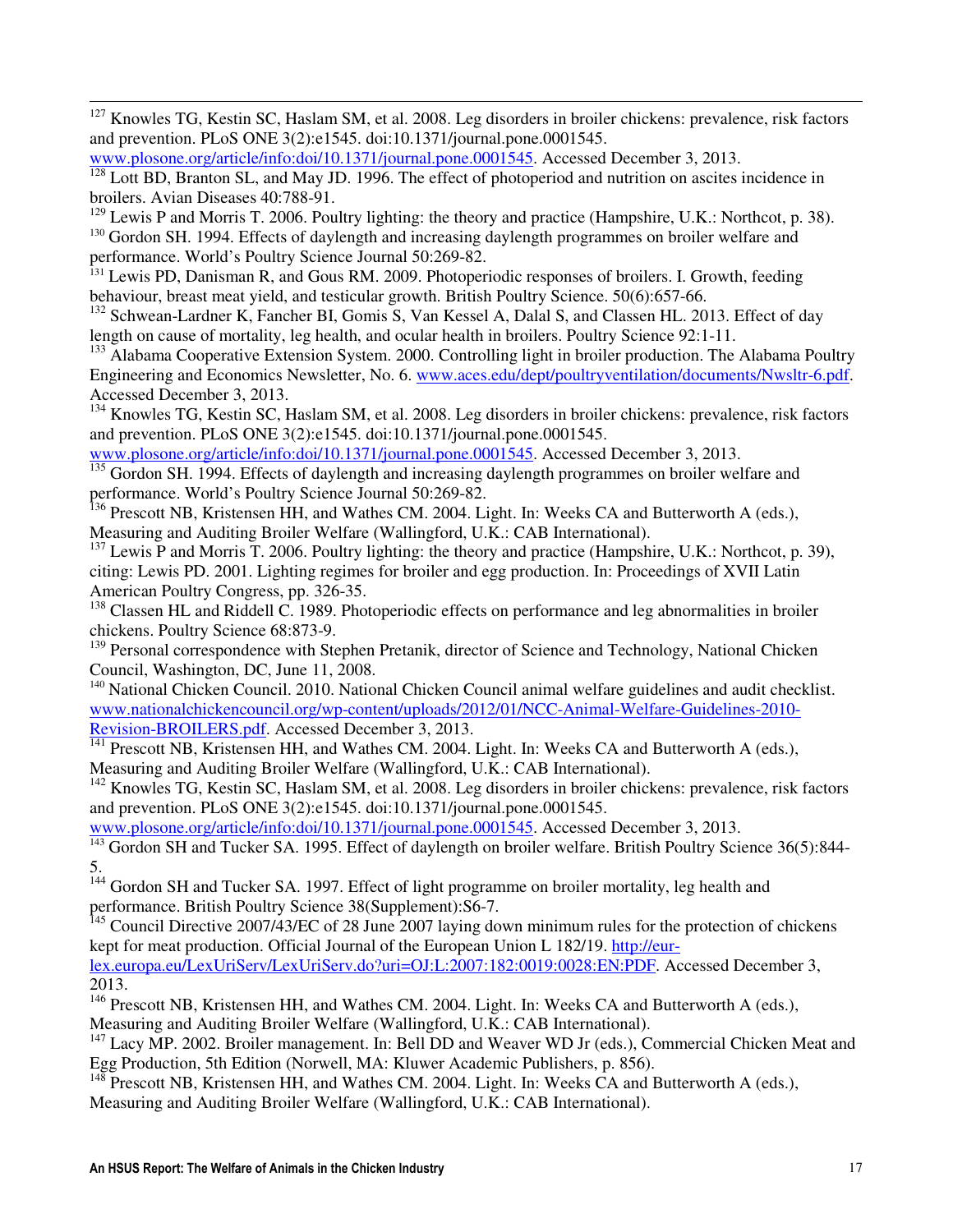<sup>149</sup> Deep A, Schwean-Lardner K., Crowe TG, Fancher BI, and Classen HL. 2010. Effect of light intensity on broiler production, processing characteristics, and welfare. Poultry Science 89(11):2326-33.

l

<sup>150</sup> Alvino GM, Archer GS, and Mench JA. 2009. Behavioural time budgets of broiler chickens reared in varying light intensities. Applied Animal Behaviour Science 118(1-2):54-61.

 $15\overline{1}$  Newberry RC, Hunt JR, Gardiner EE. 1988. Influence of light intensity on behavior and performance of broiler chickens. Poultry Science 67:1020-5.

<sup>152</sup> Blatchford RA, Klasing KC, Shivaprasad HL, Wakenell PS, Archer GS, and Mench JA. 2009. The effect of light intensity on the behavior, eye and leg health, and immune function of broiler chickens. Poultry Science 88:20-8.

<sup>153</sup> Deep A, Schwean-Lardner K., Crowe TG, Fancher BI, and Classen HL. 2010. Effect of light intensity on broiler production, processing characteristics, and welfare. Poultry Science 89(11):2326-33.

<sup>154</sup> Newberry RC, Hunt JR, Gardiner EE. 1988. Influence of light intensity on behavior and performance of broiler chickens. Poultry Science 67:1020-5.

<sup>155</sup> Blatchford RA, Klasing KC, Shivaprasad HL, Wakenell PS, Archer GS, and Mench JA. 2009. The effect of light intensity on the behavior, eye and leg health, and immune function of broiler chickens. Poultry Science 88:20-8.

<sup>156</sup> Alvino GM, Archer GS, and Mench JA. 2009. Behavioural time budgets of broiler chickens reared in varying light intensities. Applied Animal Behaviour Science 118(1-2):54-61.

 $157$  Alvino GM, Blatchford RA, Archer GS, and Mench JA. 2009. Light intensity during rearing affects the behavioural synchrony and resting patterns of broiler chickens. British Poultry Science 50(3):275-83.

<sup>158</sup> Davis NJ, Prescott NB, Savory CJ, and Wathes CM. 1999. Preferences of growing fowls for different light intensities in relation to age, strain and behaviour. Animal Welfare 8:193-203.

<sup>159</sup> Dozier WA III, Lacy MP, and Vest LR. 2001. Broiler production and management. The University of Georgia College of Agricultural and Environmental Sciences, Cooperative Extension Service..

<sup>160</sup> Lacy MP. 2002. Broiler management. In: Bell DD and Weaver WD Jr (eds.), Commercial Chicken Meat and Egg Production, 5th Edition (Norwell, MA: Kluwer Academic Publishers).

<sup>161</sup> Carlile FS. 1984. Ammonia in poultry houses: a literature review. World's Poultry Science Journal 40:99-113.

<sup>162</sup> Bermudez AJ and Stewart-Brown. 2003. In: Saif YM, Barnes HJ, Glisson JR, Fadly AM, McDougald LR, and Swayne DE (eds.), Diseases of Poultry, 11th Edition (Ames, IA: Iowa State Press, p. 39).

<sup>163</sup> Banhazi TM, Seedorf J, Laffrique M, and Rutley DL. 2008. Identification of the risk factors for high airborne particle concentrations in broiler buildings using statistical modelling. Biosystems Engineering 101(1):100-10.

<sup>164</sup> Miles DM, Miller WW, Branton SL, Maslin WR, and Lott BD. 2006. Ocular responses to ammonia in broiler chickens. Avian Diseases 50(1):45-9.

<sup>165</sup> Olanrewaju HA, Miller WW, Maslin WR, et al. 2007 Interactive effects of ammonia and light intensity on ocular, fear and leg health in broiler chickens. International Journal of Poultry Science 6(10):762-9.

<sup>166</sup> Al-Mashhadani EH and Beck MM. 1985. Effect of atmospheric ammonia on the surface ultrastructure of the lung and trachea of broiler chicks. Poultry Science 64:2056-61.

 $^{167}$  Berg CC. 1998. Foot-pad dermatitis in broilers and turkeys: prevalence, risk factors and prevention. Doctor's dissertation. Department of Animal Environment and Health, SLU. Acta Universitatis agriculturae Sueciae. Veterinaria 36, p. 16.

<sup>168</sup> Wathes CM. 1998. Aerial emissions from poultry production. World's Poultry Science Journal 54:241-51.

<sup>169</sup> Muirhead S. 1992. Ammonia control essential to maintenance of poultry health. Feedstuffs, April 13, p. 11. <sup>170</sup> Kristensen HH and Wathes CM. 2000. Ammonia and poultry welfare: a review. World's Poultry Science Journal 56:235-45.

<sup>171</sup> Miles DM, Branton SL, and Lott BD. 2004. Atmospheric ammonia is detrimental to the performance of modern commercial broilers. Poultry Science 83(10):1650-4.

<sup>172</sup> Jones EKM, Wathes CM, and Webster AJF. 2003. Strength of motivation of broiler chickens to seek fresh air after exposure to atmospheric ammonia. British Poultry Science 44:S6-7.

<sup>173</sup> Jones EKM, Wathes CM, and Webster AJF. 2005. Avoidance of atmospheric ammonia by domestic fowl and the effect of early experience. Applied Animal Behaviour Science 90:293-308.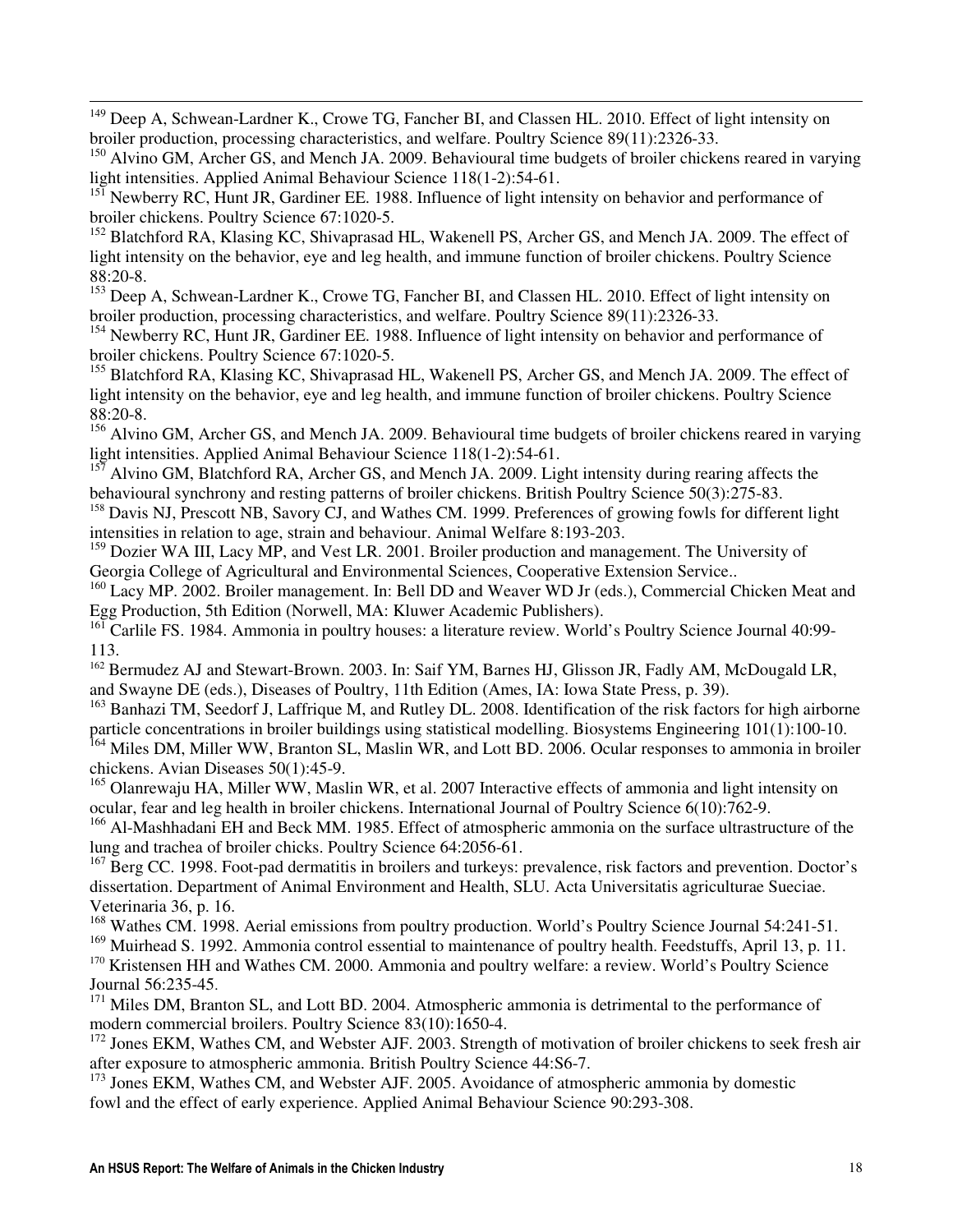<sup>174</sup> Department for Environment, Food and Rural Affairs. 2002. Code of recommendations for the welfare of livestock: meat chickens and breeding chickens. www.gov.uk/government/publications/code-ofrecommendations-for-the-welfare-of-livestock-meat-chickens-and-breeding-chickens. Accessed December 3, 2013.

l

<sup>175</sup> National Chicken Council. 2010. National Chicken Council animal welfare guidelines and audit checklist. www.nationalchickencouncil.org/wp-content/uploads/2012/01/NCC-Animal-Welfare-Guidelines-2010- Revision-BROILERS.pdf. Accessed December 3, 2013.

**176** Wheeler EF, Casey KD, Gates RS, et al. 2006. Ammonia emissions from twelve U.S. broiler chicken houses. Transactions of the American Society of Agricultural and Biological Engineers 49(5):1495-512.

<sup>177</sup> Wathes CM. 1998. Aerial emissions from poultry production. World's Poultry Science Journal 54:241-51.

<sup>178</sup> Scanes CG, Brant G, and Ensminger ME. 2004. Poultry Science, 4th Edition (Upper Saddle River, NJ: Pearson Prentice Hall, p. 260).

 $179$  Bell DD. 2002. Flock replacement programs and flock recycling. In: Bell DD and Weaver WD Jr (eds.), Commercial Chicken Meat and Egg Production, 5th Edition (Norwell, MA: Kluwer Academic Publishers, pp. 1075,1077).

<sup>180</sup> Bell DD. 2002. Flock replacement programs and flock recycling. In: Bell DD and Weaver WD Jr (eds.), Commercial Chicken Meat and Egg Production, 5th Edition (Norwell, MA: Kluwer Academic Publishers, p. 1077).

<sup>181</sup> Bell DD. 2002. Flock replacement programs and flock recycling. In: Bell DD and Weaver WD Jr (eds.), Commercial Chicken Meat and Egg Production, 5th Edition (Norwell, MA: Kluwer Academic Publishers, p. 1076).

<sup>182</sup> Bell DD. 2002. Flock replacement programs and flock recycling. In: Bell DD and Weaver WD Jr (eds.), Commercial Chicken Meat and Egg Production, 5th Edition (Norwell, MA: Kluwer Academic Publishers, pp.1076-7).

Savory CJ, Maros K, and Rutter SM. 1993. Assessment of hunger in growing broiler breeders in relation to a commercial restricted feeding programme. Animal Welfare 2:131-52.

<sup>184</sup> De Jong IC and Guémené D. 2011. Major welfare issues in broiler breeders. World's Poultry Science Journal 67:73-82.

<sup>185</sup> Savory CJ, Maros K, and Rutter SM. 1993. Assessment of hunger in growing broiler breeders in relation to a commercial restricted feeding programme. Animal Welfare 2:131-52.

<sup>186</sup> Hocking PM. 2004. Measuring and auditing the welfare of broiler breeders. In: Weeks CA and Butterworth A (eds.), Measuring and Auditing Broiler Welfare (Wallingford, U.K.: CABI Publishing).

<sup>187</sup> De Jong IC and Jones B. 2006. Feed restriction and welfare in domestic birds. In: Bels V (ed.), Feeding in Domestic Vertebrates: From Structure to Behaviour (Wallingford, U.K.: CAB International, pp. 120-35).

<sup>188</sup> Decuypere E, Hocking PM, Tona K, et al. 2006. Broiler breeder paradox: a project report. Worlds Poultry Science Journal 62:443-53.

<sup>189</sup> EFSA Panel on Animal Health and Welfare. 2010. Scientific Opinion on welfare aspects of the management and housing of the grand-parent and parent stocks raised and kept for breeding purposes. EFSA Journal 8(7):1667, p. 23. www.efsa.europa.eu/fr/scdocs/doc/1667.pdf. Accessed December 3, 2013.

<sup>190</sup> Shane SM. 2007. Progress in refining standards, audits. Watt Poultry USA, October, pp. 34-7.

<sup>191</sup> Coon CN. 2002. Feeding broiler breeders. In: Bell DD and Weaver WD Jr (eds.), Commercial Chicken Meat and Egg Production, 5th Edition (Norwell, MA: Kluwer Academic Publishers).

<sup>192</sup> Mench JA. 1993. Problems associated with broiler breeder management. In: Savory CJ and Hughes BO (eds.), Proceedings of the 4th European Symposium on Poultry Welfare (Edinburgh, U.K., pp. 195-207).

<sup>193</sup> Hocking PM. 2004. Measuring and auditing the welfare of broiler breeders. In: Weeks CA and Butterworth A (eds.), Measuring and Auditing Broiler Welfare (Wallingford, U.K.: CABI Publishing).

<sup>194</sup> Hocking PM. 2004. Measuring and auditing the welfare of broiler breeders. In: Weeks CA and Butterworth A (eds.), Measuring and Auditing Broiler Welfare (Wallingford, U.K.: CABI Publishing).

<sup>195</sup> Burkhart CA, Cherry JA, Van Krey HP, and Siegel PB. 1983. Genetic selection for growth rate alters hypothalamic satiety mechanisms in chickens. Behavior Genetics 13(3):295-300.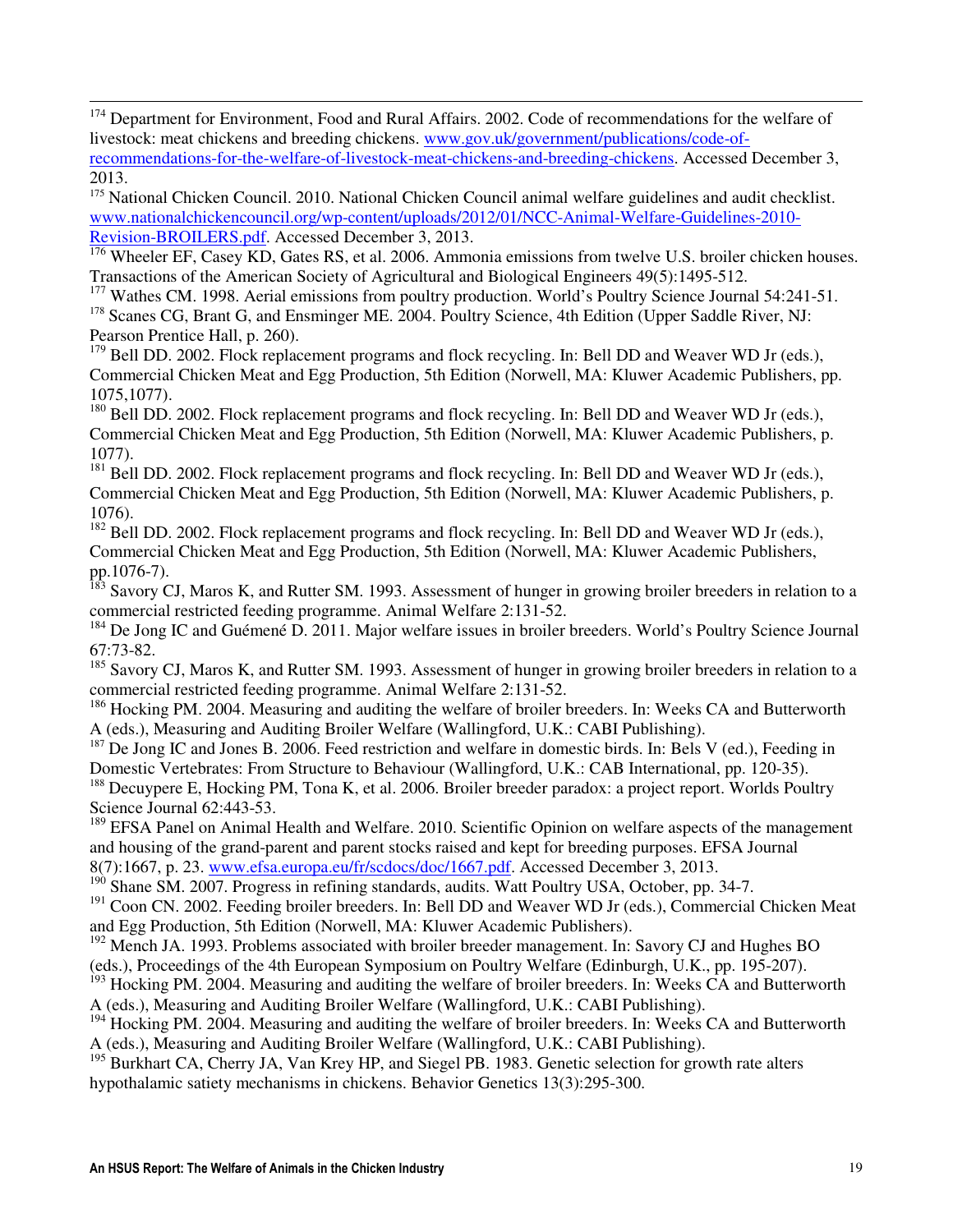<sup>196</sup> Buckley LA, McMillan LM, Sandilands V, Tolkamp BJ, Hocking PM and D'Eath RB. 2011. Too hungry to learn? Hungry broiler breeders fail to learn a Y-maze food quantity discrimination task. Animal Welfare 20(4):469-81.

l

<sup>197</sup> Hocking PM, Maxwell MH, and Mitchell MA. 1996. Relationships between the degree of food restriction and welfare indices in broiler breeder females. British Poultry Science 37(2):263-78.

<sup>198</sup> De Jong IC and Guémené D. 2011. Major welfare issues in broiler breeders. World's Poultry Science Journal 67:73-82.

<sup>199</sup> Savory CJ, Maros K, and Rutter SM. 1993. Assessment of hunger in growing broiler breeders in relation to a commercial restricted feeding programme. Animal Welfare 2:131-52.

<sup>200</sup> De Jong IC and Jones B. 2006. Feed restriction and welfare in domestic birds. In: Bels V (ed.), Feeding in Domestic Vertebrates: From Structure to Behaviour (Wallingford, U.K.: CAB International, pp. 120-35).

<sup>201</sup> Mench JA. 2002. Broiler breeders: feed restriction and welfare. World's Poultry Science Journal 58(1):23-9.

 $202$  Savory CJ, Maros K, and Rutter SM. 1993. Assessment of hunger in growing broiler breeders in relation to a commercial restricted feeding programme. Animal Welfare 2:131-52.

 $203$  Savory CJ, Wood-Gush DGM, and Duncan IJH. 1978. Feeding behaviour in a population of domestic fowls in the wild. Applied Animal Ethology 4:13-27.

<sup>204</sup> Dawkins MS. 1989. Time budgets in Red Junglefowl as a baseline for the assessment of welfare in domestic fowl. Applied Animal Behaviour Science 24:77-80.

<sup>205</sup> EFSA Panel on Animal Health and Welfare. 2010. Scientific Opinion on welfare aspects of the management and housing of the grand-parent and parent stocks raised and kept for breeding purposes. EFSA Journal 8(7):1667, p. 23-4. www.efsa.europa.eu/fr/scdocs/doc/1667.pdf. Accessed December 3, 2013.

<sup>206</sup> Savory CJ and Maros K. 1993. Influence of degree of food restriction, age and time of day on behaviour of broiler breeder chickens. Behavioural Processes 29:179-90.

<sup>207</sup> EFSA Panel on Animal Health and Welfare. 2010. Scientific Opinion on welfare aspects of the management and housing of the grand-parent and parent stocks raised and kept for breeding purposes. EFSA Journal 8(7):1667, p. 23. www.efsa.europa.eu/fr/scdocs/doc/1667.pdf. Accessed December 3, 2013.

<sup>208</sup> Hocking PM, Maxwell MH, and Mitchell MA. 1996. Relationships between the degree of food restriction and welfare indices in broiler breeder females. British Poultry Science 37(2):263-78.

<sup>209</sup> Jones EKM, Zaczek V, MacLeod M, and Hocking PM. 2004. Genotype, dietary manipulation and food allocation affect indices of welfare in broiler breeders. British Poultry Science 45(6):725-37.

<sup>210</sup> Merlet F, Puterflam J, Faure JM, Hocking PM, Magnusson MS, and Picard M. 2005. Detection and comparison of time patterns of behaviours of two broiler breeder genotypes fed ad libitum and two levels of feed restriction. Applied Animal Behaviour Science 94(3/4):255-71.

<sup>211</sup> Hocking PM. 2009. Feed restriction. In: Hocking PM (ed.), Biology of Breeding poultry. Poultry Science Symposium Series, Vol. 29 (Wallingford, U.K.: CAB International, pp.307-30).

<sup>212</sup> Scientific Committee on Animal Health and Animal Welfare. 2000. The welfare of chickens kept for meat production (broilers). For the European Commission, p. 84. http://ec.europa.eu/food/fs/sc/scah/out39\_en.pdf. Accessed December 3, 2013.

<sup>213</sup> de Jong IC, Enting H, van Voorst A, and Blokhuis HJ. 2005. Do low-density diets improve broiler breeder welfare during rearing and laying? Poultry Science 84:194-203.

<sup>214</sup> Zuidhof MJ, Robinson FE, Feddes JJR, and Hardin RT. 1995. The effects of nutrient dilution on the wellbeing and performance of female broiler breeders. Poultry Science 74(3):441-56.

<sup>215</sup> de Jong IC, Enting H, van Voorst A, and Blokhuis HJ. 2005. Do low-density diets improve broiler breeder welfare during rearing and laying? Poultry Science 84:194-203.

<sup>216</sup> de Jong IC and Jones B. 2006. Feed restriction and welfare in domestic birds. In: Bels V (ed.), Feeding in Domestic Vertebrates: From Structure to Behaviour (Wallingford, U.K.: CAB International, pp. 120-35).

<sup>217</sup> Decuypere E, Hocking PM, Tona K, et al. 2006. Broiler breeder paradox: a project report. Worlds Poultry Science Journal 62:443-53.

<sup>218</sup> Jones EKM, Zaczek V, MacLeod M, and Hocking PM. 2004. Genotype, dietary manipulation and food allocation affect indices of welfare in broiler breeders. British Poultry Science 45(6):725-37.

<sup>219</sup> Brake J. 1998. Equipment design for breeding flocks. Poultry Science 77:1833-41.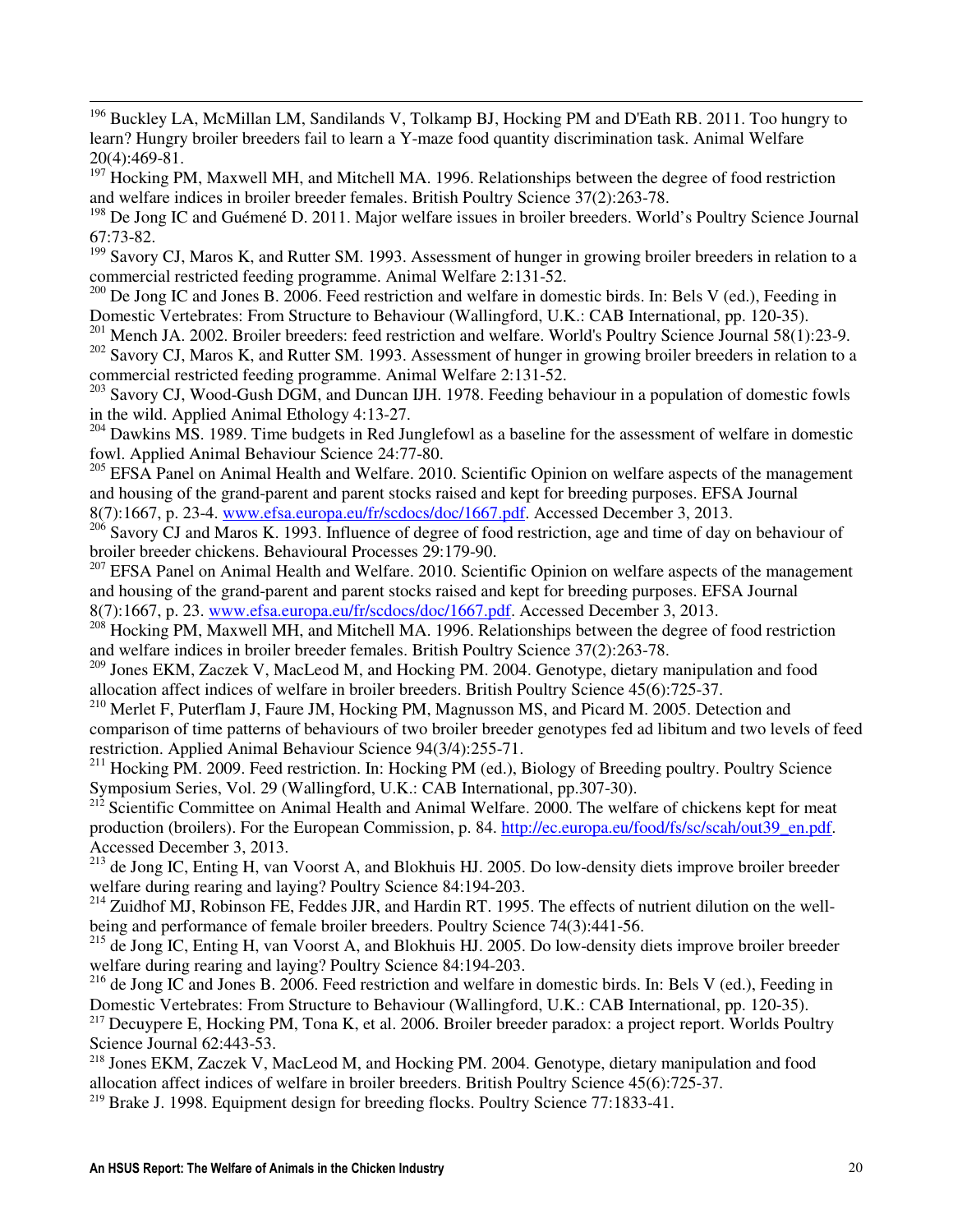<sup>220</sup> Wilson JL. 1999. Hatchery/breeder tip: managing roosters for hatchability. The University of Georgia College of Agricultural and Environmental Sciences, Cooperative Extension Service.

www.poultry.uga.edu/extension/tips/documents/05%201999%20HB%20tip%20J%20L%20W.pdf. Accessed December 3, 2013.

<sup>221</sup> Millman ST, Duncan IJH, and Widowski TM. 2000. Male broiler breeder fowl display high levels of aggression toward females. Poultry Science 79:1233-41.

 $222$  Millman ST and Duncan IJH. 2000. Effect of male-to-male aggressiveness and feed-restriction during rearing on sexual behaviour and aggressiveness towards females by male domestic fowl. Applied Animal Behaviour Science 70:63-82.

<sup>223</sup> Millman ST, Duncan IJH, and Widowski TM. 2000. Male broiler breeder fowl display high levels of aggression toward females. Poultry Science 79:1233-41.

 $224$  Millman ST, Duncan IJH, and Widowski TM. 2000. Male broiler breeder fowl display high levels of aggression toward females. Poultry Science 79:1233-41, citing: Mench JA. 1993. Problems associated with broiler breeder management. In: Savory CJ and Hughes BO (eds.), Proceedings of the 4th European Symposium on Poultry Welfare (Potters Bar, U.K.: Universities Federation for Animal Welfare, pp. 195-207).

<sup>225</sup> Brake J. 1998. Equipment design for breeding flocks. Poultry Science 77:1833-41.

l

<sup>226</sup> Mench JA. 1993. Problems associated with broiler breeder management. In: Savory CJ and Hughes BO (eds.), Proceedings of the 4th European Symposium on Poultry Welfare (Edinburgh, U.K., pp. 195-207).

 $227$  Mench JA. 1988. The development of aggressive behavior in male broiler chicks: a comparison with layingtype males and the effects of feed restriction. Applied Animal Behaviour Science 21:233-42.

 $^{228}$  Millman ST and Duncan IJH. 2000. Effect of male-to-male aggressiveness and feed-restriction during rearing on sexual behaviour and aggressiveness towards females by male domestic fowl. Applied Animal Behaviour Science 70:63-82.

<sup>229</sup> Millman ST and Duncan IJH. 2000. Effect of male-to-male aggressiveness and feed-restriction during rearing on sexual behaviour and aggressiveness towards females by male domestic fowl. Applied Animal Behaviour Science 70:63-82.

<sup>230</sup> De Jong IC, Wolthuis-Fillerup M, and van Emous RA. 2009. Development of sexual behaviour in commercially-housed broiler breeders after mixing. British Poultry Science 50(2):151-60.

<sup>231</sup> Mauldin JM and Morrison T III. 2002. Equipment for hatcheries. In: Bell DD and Weaver WD Jr (eds.), Commercial Chicken Meat and Egg Production, 5th Edition (Norwell, MA: Kluwer Academic Publishers).

<sup>232</sup> Duncan IJH. 2004. Welfare problems of poultry. In: Benson GJ and Rollin BE (eds.), The Well-Being of Farm Animals: Challenges and Solutions (Ames, IA: Blackwell Publishing).

<sup>233</sup> Meijerhof R. 2002. Managing the breeding flock. In: Bell DD and Weaver WD (eds.), Commercial Chicken Meat and Egg Production, 5th Edition (Norwell, MA: Kluwer Academic Publishers).

<sup>234</sup> Duncan IJH. 2004. Welfare problems of poultry. In: Benson GJ and Rollin BE (eds.), The Well-Being of Farm Animals: Challenges and Solutions (Ames, IA: Blackwell Publishing).

<sup>235</sup> Gentle MJ and Hunter LH. 1988. Neural consequences of partial toe amputation in chickens. Research in Veterinary Science 45:374-6.

<sup>236</sup> Fraser D, Mench J, and Millman S. 2001. Farm animals and their welfare in 2000. In: Salem DJ and Rowan AN (eds.), The State of the Animals: 2001 (Washington, DC: Humane Society Press).

<sup>237</sup> Cheng H. 2006. Morphopathological changes and pain in beak trimmed laying hens. World's Poultry Science Journal 62:41-52.

<sup>238</sup> Duncan IJH. 2004. Welfare problems of poultry. In: Benson GJ and Rollin BE (eds.), The Well-Being of Farm Animals: Challenges and Solutions (Ames, IA: Blackwell Publishing).

<sup>239</sup> Gentle MJ and McKeegan DEF. 2007. Evaluation of the effects of infrared beak trimming in broiler breeder chicks. The Veterinary Record 160:145-8.

<sup>240</sup> Cheng H. 2006. Morphopathological changes and pain in beak trimmed laying hens. World's Poultry Science Journal 62:41-52.

 $^{241}$  Mauldin JM and Morrison T III. 2002. Equipment for hatcheries. In: Bell DD and Weaver WD Jr (eds.), Commercial Chicken Meat and Egg Production, 5th Edition (Norwell, MA: Kluwer Academic Publishers).

<sup>242</sup> Gentle MJ and McKeegan DEF. 2007. Evaluation of the effects of infrared beak trimming in broiler breeder chicks. Veterinary Record 160(5):145-8.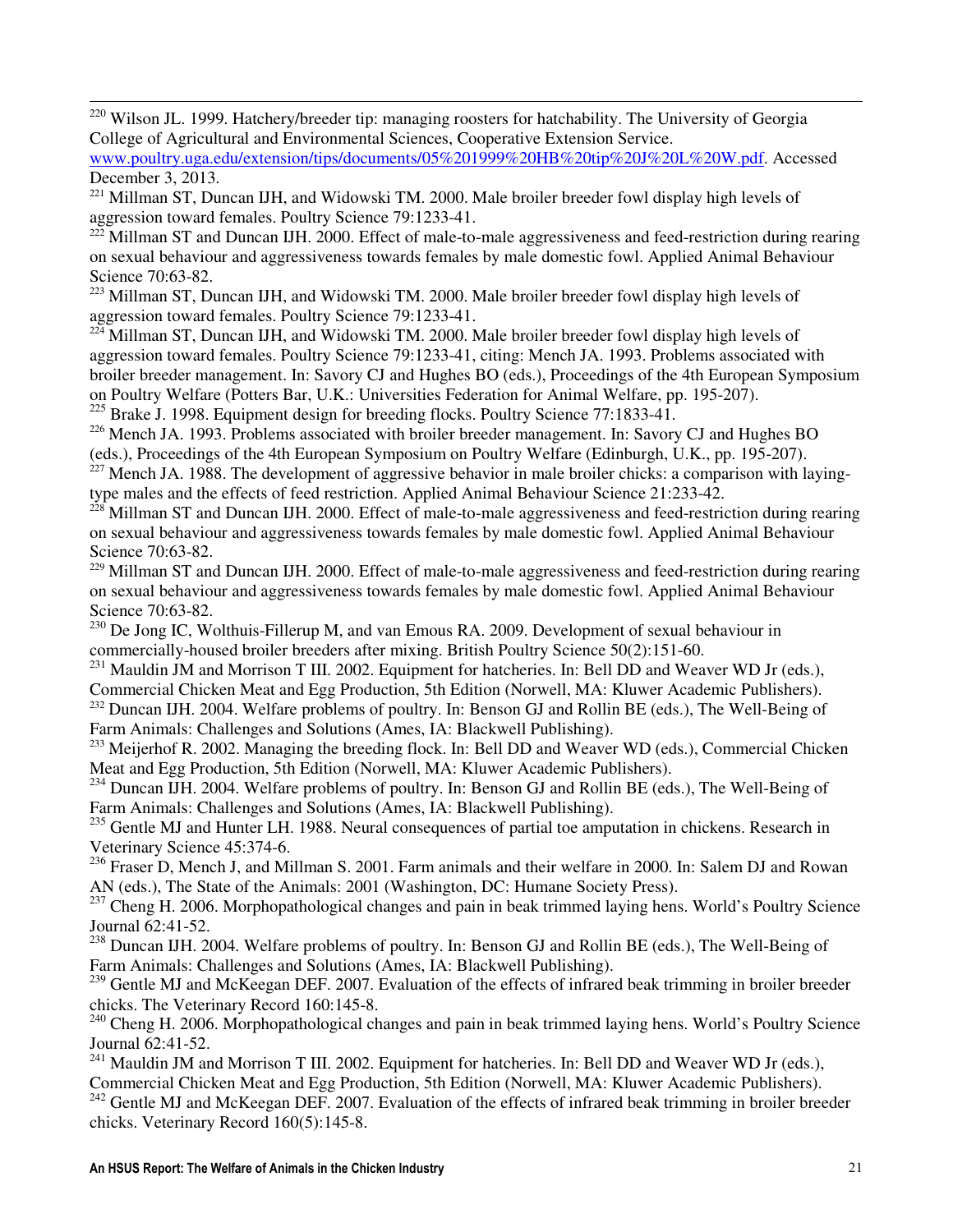$243$  Mench JA. 1992. The welfare of poultry in modern production systems. Poultry Science Reviews 4:107-28.

<sup>244</sup> Duncan IJH. 2001. Animal welfare issues in the poultry industry: is there a lesson to be learned? Journal of Applied Animal Welfare Science 4(3):207-21.

 $^{245}$  Gentle MJ, Waddington D, Hunter LN, and Jones RB. 1990. Behavioural evidence for persistent pain following partial beak amputation in chickens. Applied Animal Behaviour Science 27:149-57.

l

<sup>246</sup> Hughes BO and Gentle MJ. 1995. Beak trimming of poultry: its implications for welfare. World's Poultry Science Journal 51:51-61.

<sup>247</sup> Cheng H. 2006. Morphopathological changes and pain in beak trimmed laying hens. World's Poultry Science Journal 62:41-52.

<sup>248</sup> Gentle MJ. 1986. Neuroma formation following partial beak amputation (beak trimming) in the chicken. Research in Veterinary Science 41:383-5.

<sup>249</sup> Gentle M and Wilson S. 2004. Pain and the laying hen. In: Perry GC (ed.), Welfare of the Laying Hen (Wallingford, U.K.: CABI Publishing).

<sup>250</sup> Cheng H. 2006. Morphopathological changes and pain in beak trimmed laying hens. World's Poultry Science Journal 62:41-52.

<sup>251</sup> Gentle MJ and Hunter LH. 1988. Neural consequences of partial toe amputation in chickens. Research in Veterinary Science 45:374-6.

<sup>252</sup> Scanes CG, Brant G, and Ensminger ME. 2004. Poultry Science, 4th Edition (Upper Saddle River, NJ: Pearson Prentice Hall, p. 260).

 $^{253}$  U.S. Department of Agriculture. 2012. 2007 Census Ag Atlas Maps - Livestock and Animals. Number of Broilers and Other Meat-Type Chickens Sold: 2007.

www.agcensus.usda.gov/Publications/2007/Online\_Highlights/Ag\_Atlas\_Maps/Livestock\_and\_Animals/Livest ock, Poultry\_and\_Other\_Animals/07-M161.php. Accessed December 3, 2013.

 $^{254}$  Ritz CW, Webster AB, and Czarick M III. 2005. Evaluation of hot weather thermal environment and incidence of mortality associated with broiler live haul. Journal of Applied Poultry Research 14(3):594-602.

<sup>255</sup> Bayliss PA and Hinton MH. 1990. Transportation of broilers with special reference to mortality rates. Applied Animal Behaviour Science 28:93-118.

<sup>256</sup> Nijdam E, Arens P, Lambooij E, Decuypere E, and Stegeman JA. 2004. Factors influencing bruises and mortality of broilers during catching, transport, and lairage. Poultry Science 83:1610-5.

<sup>257</sup> Ramasamy S, Benson ER, and Van Wicklen GL. 2004. Efficiency of a commercial mechanical chicken catching system. Journal of Applied Poultry Research 13:19-28.

<sup>258</sup> Jones RB. 1992. The nature of handling immediately prior to test affects tonic immobility fear reactions in laying hens and broilers. Applied Animal Behaviour Science 34:247-54.

 $^{259}$  Knowles TG and Broom DM. 1990. The handling and transport of broilers and spent hens. Applied Animal Behaviour Science 28:75-91, citing: Duncan IJH and Kite VG. 1987. Report for 1986-1987. AFRC Institute of Animal Physiology and Genetics Research, Edinburgh Research Station, Edinburgh, pp. 30-6.

<sup>260</sup> Kannan G and Mench JA. 1996. Influence of different handling methods and crating periods on plasma corticosterone concentrations in broilers. British Poultry Science 37:21-31.

<sup>261</sup> Voslarova E, Chloupek P, Vosmerova P, Chloupek J, Bedanova I, and Vecerek V. 2011. Time course changes in selected biochemical indices of broilers in response to pretransport handling. Poultry Science 90(10):2144-52.

<sup>262</sup> Weeks CA. 2007. Poultry handling and transport. In: Grandin T (ed.), Livestock Handling and Transport, 3rd Edition (Wallingford, U.K.: CAB International).

<sup>263</sup> Ritz CW, Webster AB, and Czarick M III. 2005. Evaluation of hot weather thermal environment and incidence of mortality associated with broiler live haul. Journal of Applied Poultry Research 14(3):594-602. <sup>264</sup> Lacy MP and Czarick M. 1998. Mechanical harvesting of broilers. Poultry Science 77:1794-7.

<sup>265</sup> Metheringham J and Hubrecht R. 1996. Poultry in transit—a cause for concern? British Veterinary Journal 152:247-9.

<sup>266</sup> Gregory NG and Wilkins LJ. 1992. Skeletal damage and bone defects during catching and processing. In: Whitehead CC (ed.), Bone Biology and Skeletal Disorders in Poultry (Abingdon, U.K.: Carfax Publishing). <sup>267</sup> Sams AR. 2001. Preslaughter factors affecting poultry meat quality. In: Sams AR (ed.), Poultry Meat Processing (Washington, DC: CRC Press, p. 14).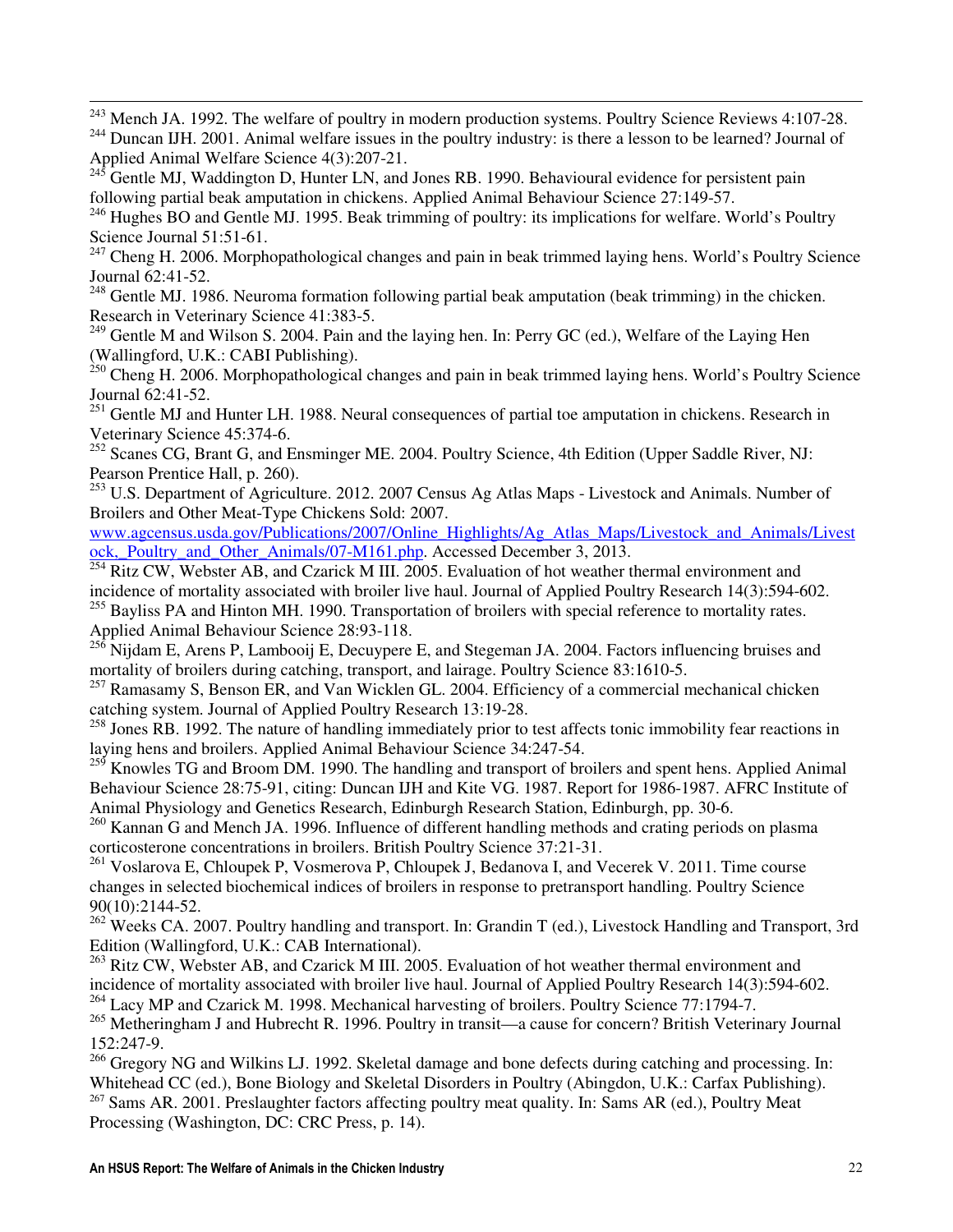<sup>268</sup> Ritz CW, Webster AB, and Czarick M III. 2005. Evaluation of hot weather thermal environment and incidence of mortality associated with broiler live haul. Journal of Applied Poultry Research 14(3):594-602.

<sup>269</sup> Gregory NG. 1998. Animal Welfare and Meat Science (Wallingford, U.K.: CABI Publishing, pp. 183-94). <sup>270</sup> Mitchell MA, Kettlewell PJ, and Maxwell MH. 1992. Indicators of physiological stress in broiler chickens

during road transportation. Animal Welfare 1:91-103.

l

 $^{271}$  Freeman BM, Kettlewell PJ, Manning ACC, and Berry PS, 1984. Stress of transportation for broilers. The Veterinary Record 114:286-7.

<sup>272</sup> Ondrašovičová O, Saba L, Šmirjáková S, et al. 2008. Effects of vehicle-road transport on blood profile in broiler chickens. Medycyna Weterynaryjna 64(3):292-3.

<sup>273</sup> Vošmerová P, Bedáňová I, Chloupek P, Chloupek J, Suchý Jr. P, and Večerek V. 2010. Transport-induced changes in selected biochemical indices in broilers as affected by ambient temperatures. Acta Veterinaria Brno, 79(Supplement 9):S41-6.

 $274$  Mench JA. 1992. The welfare of poultry in modern production systems. Poultry Science Reviews 4:107-28. <sup>275</sup> Weeks CA. 2007. Poultry handling and transport. In: Grandin T (ed.), Livestock Handling and Transport, 3rd Edition (Wallingford, U.K.: CAB International).

 $276$  Duncan IJH. 1989. The assessment of welfare during the handling and transport of broilers. In: Faure JM and Mills AD (eds.), Proceedings of the Third European Symposium on Poultry Welfare (Tours, France: French Branch of the World Poultry Science Association, pp. 93-107).

<sup>277</sup> Delezie E, Swennen Q, Buyse J, and Decuypere E. 2007. The effect of feed withdrawal and crating density in transit on metabolism and meat quality of broilers at slaughter weight. Poultry Science 86(7):1414-23.

<sup>278</sup> Nijdam E, Zailan ARM, van Eck JHH, Decuypere E, and Stegeman JA. 2006. Pathological features in dead on arrival broilers with special reference to heart disorders. Poultry Science 85:1303-8.

<sup>279</sup> Gregory NG and Austin SD. 1992. Causes of trauma in broilers arriving dead at poultry processing plants. The Veterinary Record 131:501-3.

<sup>280</sup> Gregory NG and Austin SD. 1992. Causes of trauma in broilers arriving dead at poultry processing plants. The Veterinary Record 131:501-3.

<sup>281</sup> Ritz CW, Webster AB, and Czarick M III. 2005. Evaluation of hot weather thermal environment and incidence of mortality associated with broiler live haul. Journal of Applied Poultry Research 14(3):594-602.

<sup>282</sup> Tapper J. 2012. Maple Lodge Farms faces 60 criminal charges as thousands of chickens perish. The Toronto Star, January 8.

www.thestar.com/news/gta/2012/01/08/maple\_lodge\_farms\_faces\_60\_criminal\_charges\_as\_thousands\_of\_chic kens\_perish.html. Accessed December 3, 2013.

<sup>283</sup> Petracci M, Bianchi M, Cavani C, Gaspari P, and Lavazza A. 2006. Preslaughter mortality in broiler chickens, turkeys, and spent hens under commercial slaughtering. Poultry Science 85(9):1660-4.

<sup>284</sup> Hunter RR, Mitchell MA, and Matheu C. 1997. Distribution of 'dead on arrivals' within the bio-load on commercial broiler transporters: correlation with climate conditions and ventilation regimen. British Poultry Science 38(Supplement):S7-9.

<sup>285</sup> Watts JM, Graff LJ, Strawford ML, et al. 2011. Heat and moisture production by broilers during simulated cold weather transport. Poultry Science 90(9):1890-9.

<sup>286</sup> Knezacek TD, Olkowski AA, Kettlewell PJ, Mitchell MA, and Classen HL. 2010. Temperature gradients in trailers and changes in broiler rectal and core body temperature during winter transportation in Saskatchewan, Canadian Journal of Animal Science 90: 321-30.

<sup>287</sup> Warriss PD, Bevis EA, Brown SN, and Edwards JE. 1992. Longer journeys to processing plants are associated with higher mortality in broiler chickens. British Poultry Science 33:201-6.

<sup>288</sup> Nijdam E, Arens P, Lambooij E, Decuypere E, and Stegeman JA. 2004. Factors influencing bruises and mortality of broilers during catching, transport, and lairage. Poultry Science 83:1610-5.

<sup>289</sup> Ekstrand C. 1998. An observational cohort study of the effects of catching method on carcase rejection rates in broilers. Animal Welfare 7:87-96.

<sup>290</sup> Chauvin C, Hillion S, Balaine L, et al. 2011. Factors associated with mortality of broilers during transport to slaughterhouse. Animal 5(2):287-93.

 $291$  Petracci M, Bianchi M, Cavani C, Gaspari P, and Lavazza A. 2006. Preslaughter mortality in broiler chickens, turkeys, and spent hens under commercial slaughtering. Poultry Science 85(9):1660-4.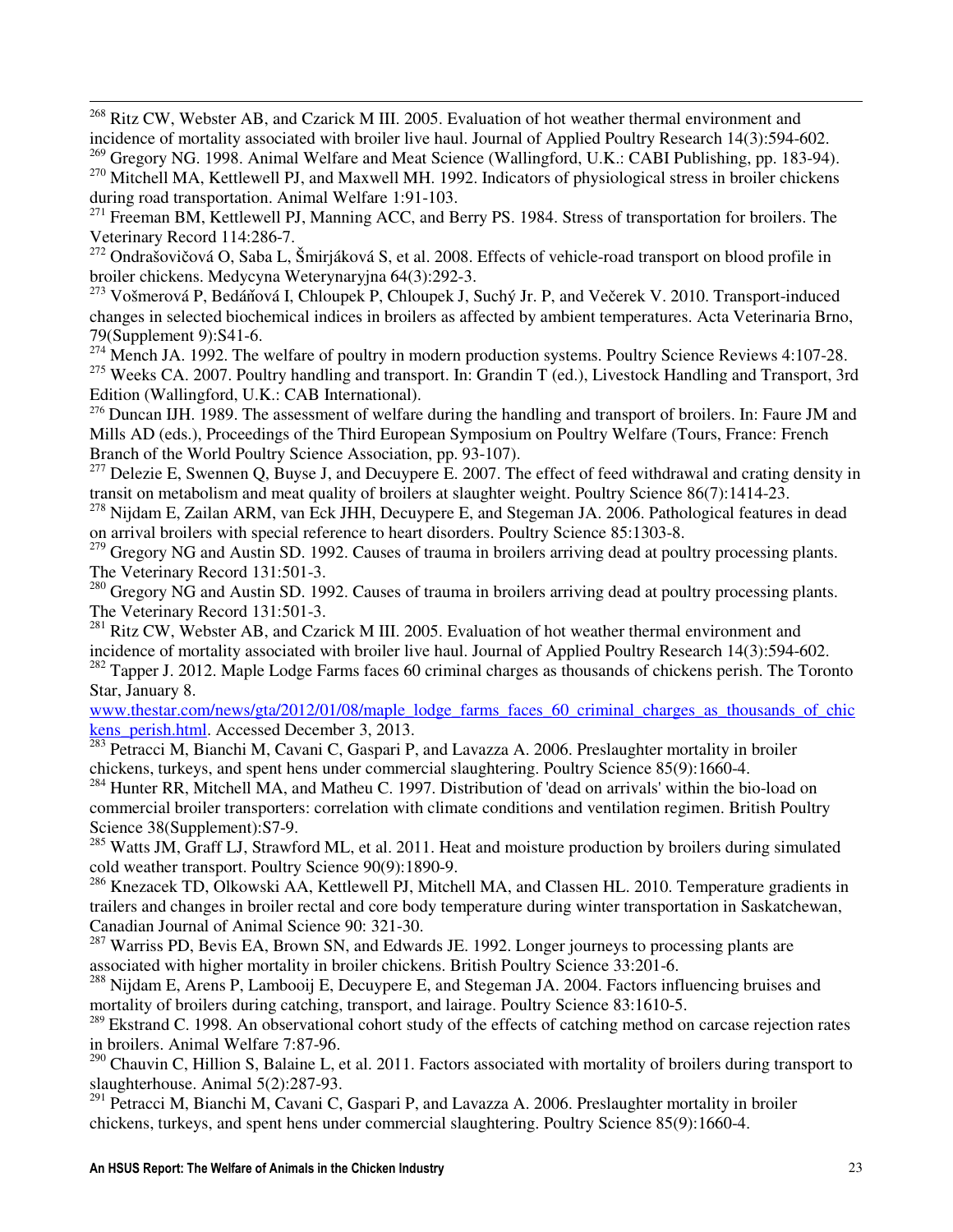$292$  Vieira FMC, Silva IJO, Barbosa Filho JAD, Vieira AMC, and Broom DM. 2011. Preslaughter mortality of broilers in relation to lairage and season in a subtropical climate. Poultry Science 90(10):2127-33.

l

<sup>293</sup> Haslam SM, Knowles TG, Brown SN, et al. 2008. Prevalence and factors associated with it, of birds dead on arrival at the slaughterhouse and other rejection conditions in broiler chickens. British Poultry Science 49(6):685-96.

 $294$  Drain ME, Whiting TL, Rasali DP, and D'Angiolo VA. 2007. Warm weather transport of broiler chickens in Manitoba. I. Farm management factors associated with death loss in transit to slaughter. Canadian Veterinary Journal 48(1):76-80.

<sup>295</sup> Vecerek V, Grbalova S, Voslarova E, Janackova B, and Malena M. 2006. Effects of travel distance and the season of the year on death rates of broilers transported to poultry processing plants. Poultry Science 85(11):1881-4.

 $^{296}$  Bianchi M, Petracci M, and Cavani C. 2005. Effects of transport and lairage on mortality, liveweight loss and carcass quality in broiler chickens. Italian Journal of Animal Science 4(Supplement 2):516-8.

 $297$  Warriss PD, Pagazaurtundua A, and Brown SN. 2005. Relationship between maximum daily temperature and mortality of broiler chickens during transport and lairage. British Poultry Science 46(6):647-51.

<sup>298</sup> Ritz CW, Webster AB, and Czarick M III. 2005. Evaluation of hot weather thermal environment and incidence of mortality associated with broiler live haul. Journal of Applied Poultry Research 14(3):594-602.

<sup>299</sup> Ritz CW, Webster AB, and Czarick M III. 2005. Evaluation of hot weather thermal environment and incidence of mortality associated with broiler live haul. Journal of Applied Poultry Research 14(3):594-602.

<sup>300</sup> Nijdam E, Arens P, Lambooij E, Decuypere E, and Stegeman JA. 2004. Factors influencing bruises and mortality of broilers during catching, transport, and lairage. Poultry Science 83:1610-5.

<sup>301</sup> Vieira FMC, Silva IJO, Barbosa Filho JAD, Vieira AMC, and Broom DM. 2011. Preslaughter mortality of broilers in relation to lairage and season in a subtropical climate. Poultry Science 90(10):2127-33.

<sup>302</sup> Oba A, de Almeida M, Pinheiro JW, et al. 2009. The effect of management of transport and lairage conditions on broiler chicken breast meat quality and DOA (death on arrival). Brazilian Archives of Biology and Technology 52(Special Number):205-11.

<sup>303</sup> Vecerek V, Grbalova S, Voslarova E, Janackova B, and Malena M. 2006. Effects of travel distance and the season of the year on death rates of broilers transported to poultry processing plants. Poultry Science 85(11):1881-4.

<sup>304</sup> Bianchi M, Petracci M, and Cavani C. 2005. Effects of transport and lairage on mortality, liveweight loss and carcass quality in broiler chickens. Italian Journal of Animal Science 4(Supplement 2):516-8.

<sup>305</sup> Nijdam E, Arens P, Lambooij E, Decuypere E, and Stegeman JA. 2004. Factors influencing bruises and mortality of broilers during catching, transport, and lairage. Poultry Science 83:1610-5.

<sup>306</sup> Nijdam E, Arens P, Lambooij E, Decuypere E, and Stegeman JA. 2004. Factors influencing bruises and mortality of broilers during catching, transport, and lairage. Poultry Science 83:1610-5.

<sup>307</sup> Vieira FMC, Silva IJO, Barbosa Filho JAD, Vieira AMC, and Broom DM, 2011. Preslaughter mortality of broilers in relation to lairage and season in a subtropical climate. Poultry Science 90(10):2127-33.

<sup>308</sup> Vecerek V, Grbalova S, Voslarova E, Janackova B, and Malena M. 2006. Effects of travel distance and the season of the year on death rates of broilers transported to poultry processing plants. Poultry Science 85(11):1881-4.

<sup>309</sup> Warriss PD, Pagazaurtundua A, and Brown SN. 2005. Relationship between maximum daily temperature and mortality of broiler chickens during transport and lairage. British Poultry Science 46(6):647-51.

<sup>310</sup> Whiting TL, Drain ME, and Rasali DP. 2007. Warm weather transport of broiler chickens in Manitoba. II. Truck management factors associated with death loss in transit to slaughter. Canadian Veterinary Journal 48:148-54.

<sup>311</sup> Nijdam E, Arens P, Lambooij E, Decuypere E, and Stegeman JA. 2004. Factors influencing bruises and mortality of broilers during catching, transport, and lairage. Poultry Science 83:1610-5.

<sup>312</sup> Vieira FMC, Silva IJO, Barbosa Filho JAD, Vieira AMC, and Broom DM. 2011. Preslaughter mortality of broilers in relation to lairage and season in a subtropical climate. Poultry Science 90(10):2127-33.

<sup>313</sup> Whiting TL, Drain ME, and Rasali DP. 2007. Warm weather transport of broiler chickens in Manitoba. II. Truck management factors associated with death loss in transit to slaughter. Canadian Veterinary Journal 48:148-54.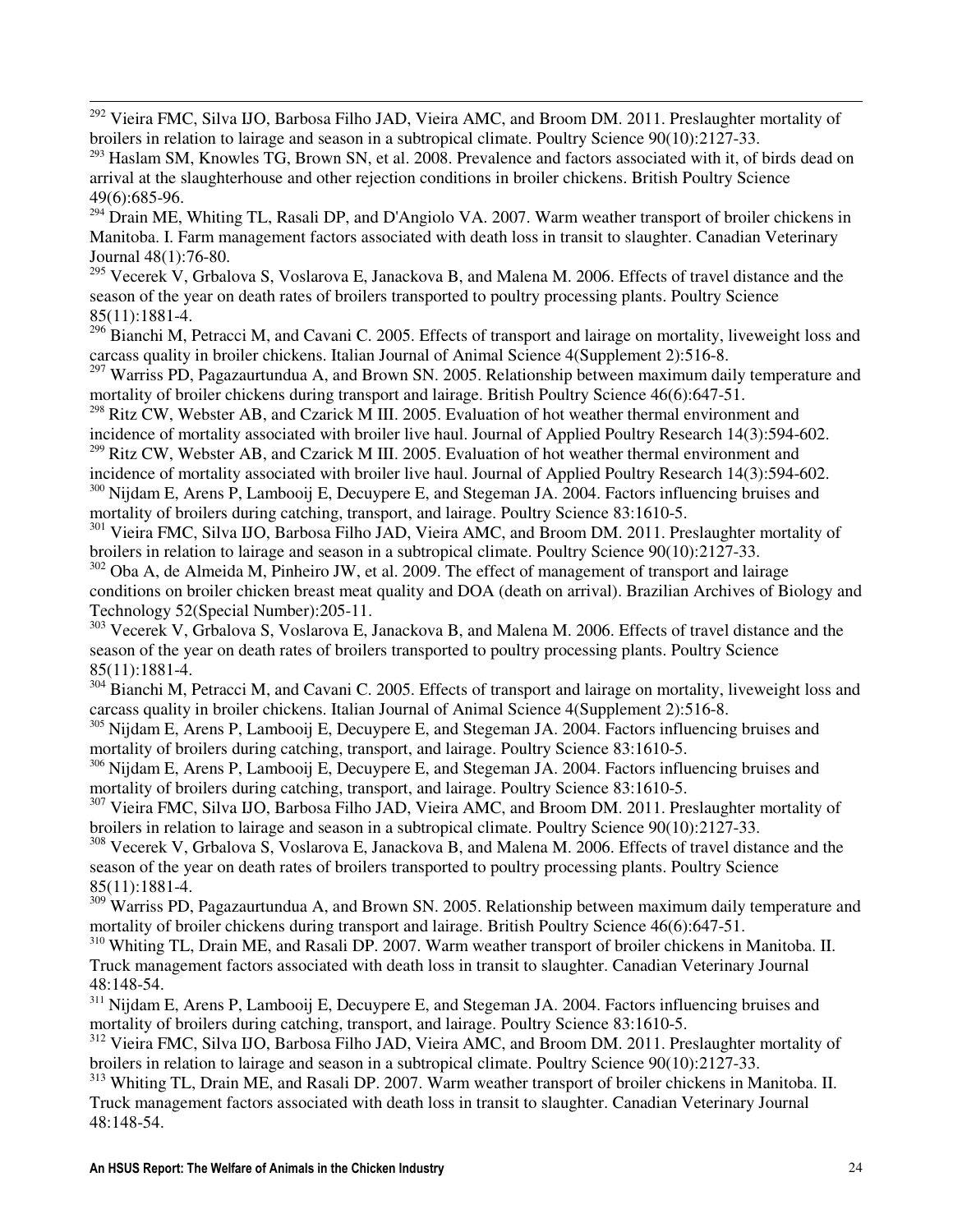<sup>314</sup> Nijdam E, Arens P, Lambooij E, Decuypere E, and Stegeman JA. 2004. Factors influencing bruises and mortality of broilers during catching, transport, and lairage. Poultry Science 83:1610-5.

l

<sup>315</sup> Drain ME, Whiting TL, Rasali DP, and D'Angiolo VA. 2007. Warm weather transport of broiler chickens in Manitoba. I. Farm management factors associated with death loss in transit to slaughter. Canadian Veterinary Journal 48(1):76-80.

<sup>316</sup> Chauvin C, Hillion S, Balaine L, et al. 2011. Factors associated with mortality of broilers during transport to slaughterhouse. Animal 5(2):287-93.

<sup>317</sup> Ritz CW, Webster AB, and Czarick M III. 2005. Evaluation of hot weather thermal environment and incidence of mortality associated with broiler live haul. Journal of Applied Poultry Research 14(3):594-602.

<sup>318</sup> European Food Safety Authority. 2011. Scientific opinion concerning the welfare of animals during transport. EFSA Journal 9(1):1966, p. 51. www.efsa.europa.eu/en/efsajournal/doc/1966.pdf. Accessed December 3, 2013.

<sup>319</sup> Vieira FMC, Silva IJO, Barbosa Filho JAD, Vieira AMC, and Broom DM. 2011. Preslaughter mortality of broilers in relation to lairage and season in a subtropical climate. Poultry Science 90(10):2127-33.

<sup>320</sup> Gentle MJ and Tilston VL. 2000. Nociceptors in the legs of poultry: implications for potential pain in preslaughter shackling. Animal Welfare 9:227-36.

 $321$  Gentle MJ. 1992. Ankle joint (artc. intertarsalis) receptors in the domestic fowl. Neuroscience 49(4):991-1000.

<sup>322</sup> European Food Safety Authority. 2004. Scientific report of the Scientific Panel for Animal Health and Welfare on a request from the Commission related to welfare aspects of animal stunning and killing methods, pp. 125-6.

www.efsa.europa.eu/cs/BlobServer/Scientific\_Opinion/opinion\_ahaw\_02\_ej45\_stunning\_report\_v2\_en1,1.pdf. Accessed December 3, 2013.

<sup>323</sup> Danbury TC, Weeks CA, Chambers JP, Waterman-Pearson AE, and Kestin SC. 2000. Self-selection of the analgesic drug carprofen by lame broiler chickens. The Veterinary Record 146(11):307-11.

<sup>324</sup> Raj ABM. 2004. Stunning and slaughter of poultry. In: Mead GC (ed.), Poultry Meat Processing and Quality (Cambridge, U.K.: Woodhead Publishing Ltd.).

<sup>325</sup> EFSA Panel on Animal Health and Welfare. 2010. Scientific Opinion on welfare aspects of the management and housing of the grand-parent and parent stocks raised and kept for breeding purposes. EFSA Journal 8(7):1667, p. 31. www.efsa.europa.eu/fr/scdocs/doc/1667.pdf. Accessed December 3, 2013.

<sup>326</sup> Kannan G and Mench JA. 1996. Influence of different handling methods and crating periods on plasma corticosterone concentrations in broilers. British Poultry Science 37(1):21-31.

<sup>327</sup> Debut M, Berri C, Arnould C, et al. 2005. Behavioural and physiological responses of three chicken breeds to pre-slaughter shackling and acute heat stress. British Poultry Science 46(5):527-35.

<sup>328</sup> Kannan G, Heath JL, Wabeck CJ, and Mench JA. 1997. Shackling of broilers: effects on stress responses and breast meat quality. British Poultry Science 38(4):323-32.

<sup>329</sup> Bedanova I, Voslarova E, Chloupek P, et al. 2007. Stress in broilers resulting from shackling. Poultry Science 86(6):1065-9.

<sup>330</sup> Satterlee DG, Parker LH, Castille SA, Cadd GG, and Jones RB. 2000. Struggling behavior in shackled male and female broiler chickens. Poultry Science 79:652-5.

<sup>331</sup> Kannan G, Heath JL, Wabeck CJ, and Mench JA. 1997. Shackling of broilers: effects on stress responses and breast meat quality. British Poultry Science 38(4):323-32.

<sup>332</sup> European Food Safety Authority. 2004. Opinion of the Scientific Panel on Animal Health and Welfare (AHAW) on a request from the Commission related to welfare aspects of the main systems of stunning and killing the main commercial species of animals. www.efsa.europa.eu/EFSA/efsa\_locale-1178620753812\_1178620775454.htm. Accessed December 3, 2013.

333 U.S. Department of Agriculture Food Safety and Inspection Service. 2005. Treatment of live poultry before slaughter; notice. September 28. Federal Register 70(187):56624-26.

<sup>334</sup> Bilgili SF. 1999. Recent advances in electrical stunning. Poultry Science 78:282-6.

<sup>335</sup> Gregory NG and Bell JC. 1987. Duration of wing flapping in chickens shackled before slaughter. The Veterinary Record 121:567-9.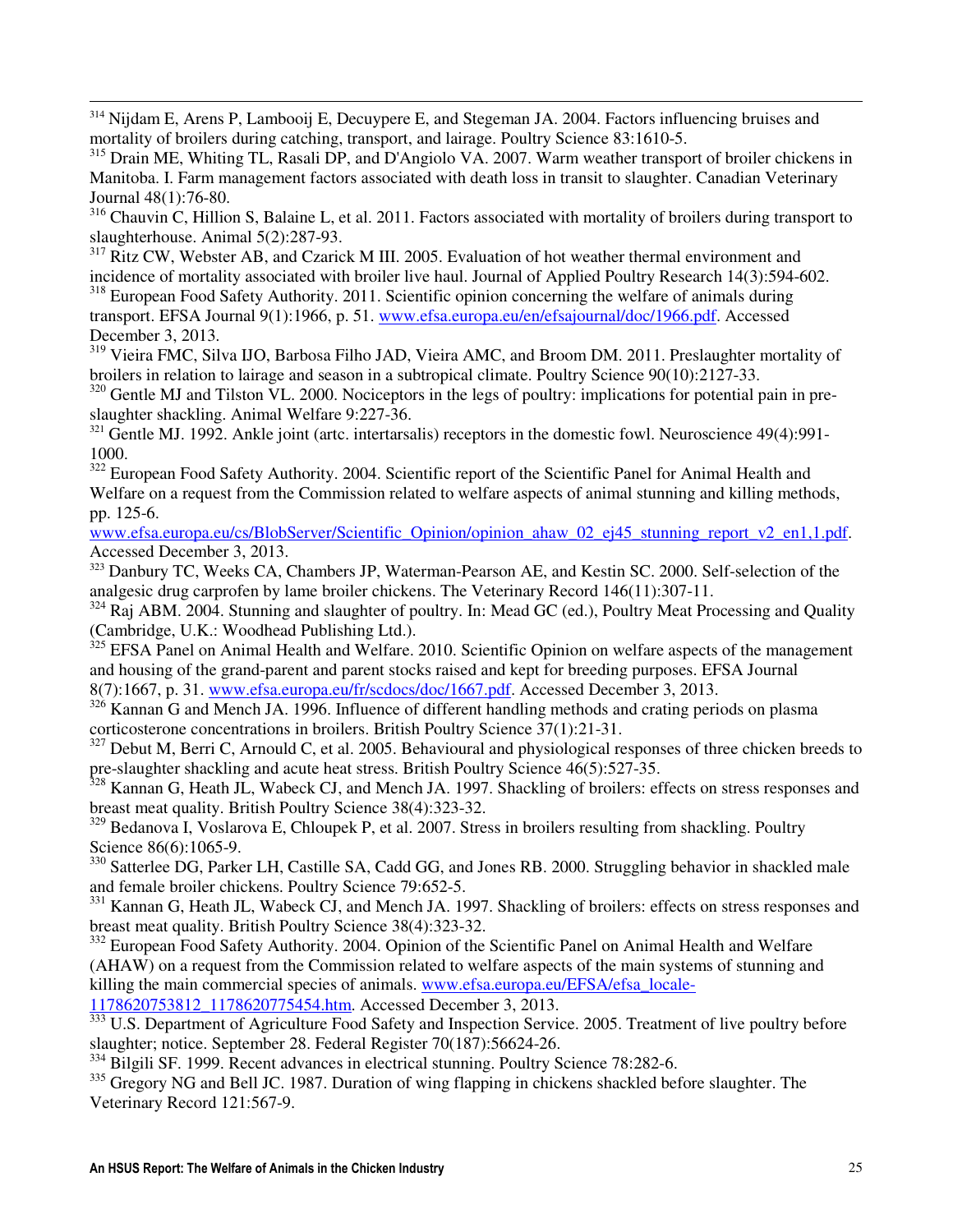<sup>336</sup> European Food Safety Authority. 2004. Opinion of the Scientific Panel for Animal Health and Welfare on a request from the Commission related to welfare aspects of animal stunning and killing the main commercial species of animals. The EFSA Journal 45:1-29.

www.efsa.europa.eu/cs/BlobServer/Scientific\_Opinion/opinion\_ahaw\_02\_ej45\_stunning\_report\_v2\_en1,1.pdf. Accessed December 3, 2013.

<sup>337</sup> Sparrey JM, Kettlewell PJ, Paice MER, and Whetlor WC, 1993. Development of a constant current water bath stunner for poultry processing. Journal of Agricultural Engineering Research 56:267-74.

<sup>338</sup> Schütt-Abraham I, Wormuth HJ, and Fessel J. 1983. Electrical stunning of poultry in view of animal welfare and meat production. In: Eikelenboom G (ed.), Stunning of Animals for Slaughter (The Hague: Martinus Nijhoff Publishers).

<sup>339</sup> Gazdziak S. 2007. Kill floor improvements: automation on the poultry kill and eviscerating lines is increasing efficiency and product quality. The National Provisioner, December, pp. 66, 68.

<sup>340</sup> Rao MA Knowles TG, and Wotton SB, 2013. The effect of pre-stun shocks in electrical water-bath stunners on carcase and meat quality in broilers. Animal Welfare 22(1):79-84.

<sup>341</sup> Raj ABM. 2004. Stunning and slaughter of poultry. In: Mead GC (ed.), Poultry Meat Processing and Quality (Cambridge, U.K.: Woodhead Publishing Ltd.).

<sup>342</sup> Bilgili SF. 1999. Recent advances in electrical stunning. Poultry Science 78:282-6.

l

<sup>343</sup> Raj ABM. 2004. Stunning and slaughter of poultry. In: Mead GC (ed.), Poultry Meat Processing and Quality (Cambridge, U.K.: Woodhead Publishing Ltd.).

 $344$  World Organization for Animal Health. 2012. Terrestrial Animal Health Code, 22nd Edition.

www.oie.int/en/international-standard-setting/terrestrial-code/. Accessed December 3, 2013.

<sup>345</sup> World Organization for Animal Health. 2012. Terrestrial Animal Health Code, Chapter 7.5, Slaughter of Animals. www.oie.int/index.php?id=169&L=0&htmfile=chapitre\_1.7.5.htm. Accessed December 3, 2013.

<sup>346</sup> Nunes F. 2007. How to avoid bruising during electrical poultry stunning. Meatingplace.com, May.

<sup>347</sup> Bilgili SF. 1999. Recent advances in electrical stunning. Poultry Science 78(2):282-6.

<sup>348</sup> Gazdziak S. 2007. Kill floor improvements: automation on the poultry kill and eviscerating lines is

increasing efficiency and product quality. The National Provisioner, December, pp. 66, 68.

<sup>349</sup> Bilgili SF. 1999. Recent advances in electrical stunning. Poultry Science 78(2):282-6.

<sup>350</sup> Nunes F. 2007. How to avoid bruising during electrical poultry stunning. Meatingplace.com, May.

<sup>351</sup> Raj ABM, O'Callaghan M, and Hughes SI. 2006. The effects of amount and frequency of pulsed direct current used in water bath stunning and of slaughter methods on spontaneous electroencephalograms in broilers. Animal Welfare 15:19-24.

<sup>352</sup> Raj ABM, O'Callaghan M, and Knowles TG. 2006. The effects of amount and frequency of alternating current used in water bath stunning and of slaughter methods on electroencephalograms in broilers. Animal Welfare 15:7-18.

<sup>353</sup> Raj ABM. 2004. Stunning and slaughter of poultry. In: Mead GC (ed.), Poultry Meat Processing and Quality (Cambridge, U.K.: Woodhead Publishing Ltd.).

<sup>354</sup> Heath GBS, Watt DJ, Waite PR, and Ormond JM. 1981. Observations on poultry slaughter. The Veterinary Record 108:97-9.

<sup>355</sup> Shane SM. 2005. Future of gas stunning. Watt Poultry USA, April, pp. 16-23.

<sup>356</sup> National Institute for Animal Agriculture. 2007. U.S. broiler health shows slight decline. Poultry Health Report, Fall/Winter. www.thepoultrysite.com/articles/970/us-broiler-health-shows-slight-decline. Accessed December 3, 2013.

<sup>357</sup> Gregory NG. 1986. The physiology of electrical stunning and slaughter. In: Humane Slaughter of Animals for Food Symposium (Hertfordshire, U.K.: Universities Federation for Animal Welfare).

<sup>358</sup> Raj ABM. 2004. Stunning and slaughter of poultry. In: Mead GC (ed.), Poultry Meat Processing and Quality (Cambridge, U.K.: Woodhead Publishing Ltd.).

<sup>359</sup> Heath GBS, Watt DJ, Waite PR, and Ormond JM. 1981. Observations on poultry slaughter. The Veterinary Record 108:97-9.

<sup>360</sup> Heath GBS, Watt DJ, Waite PR, and Meakins PA, 1983. Further observations on the slaughter of poultry. British Veterinary Journal 139:285-90.